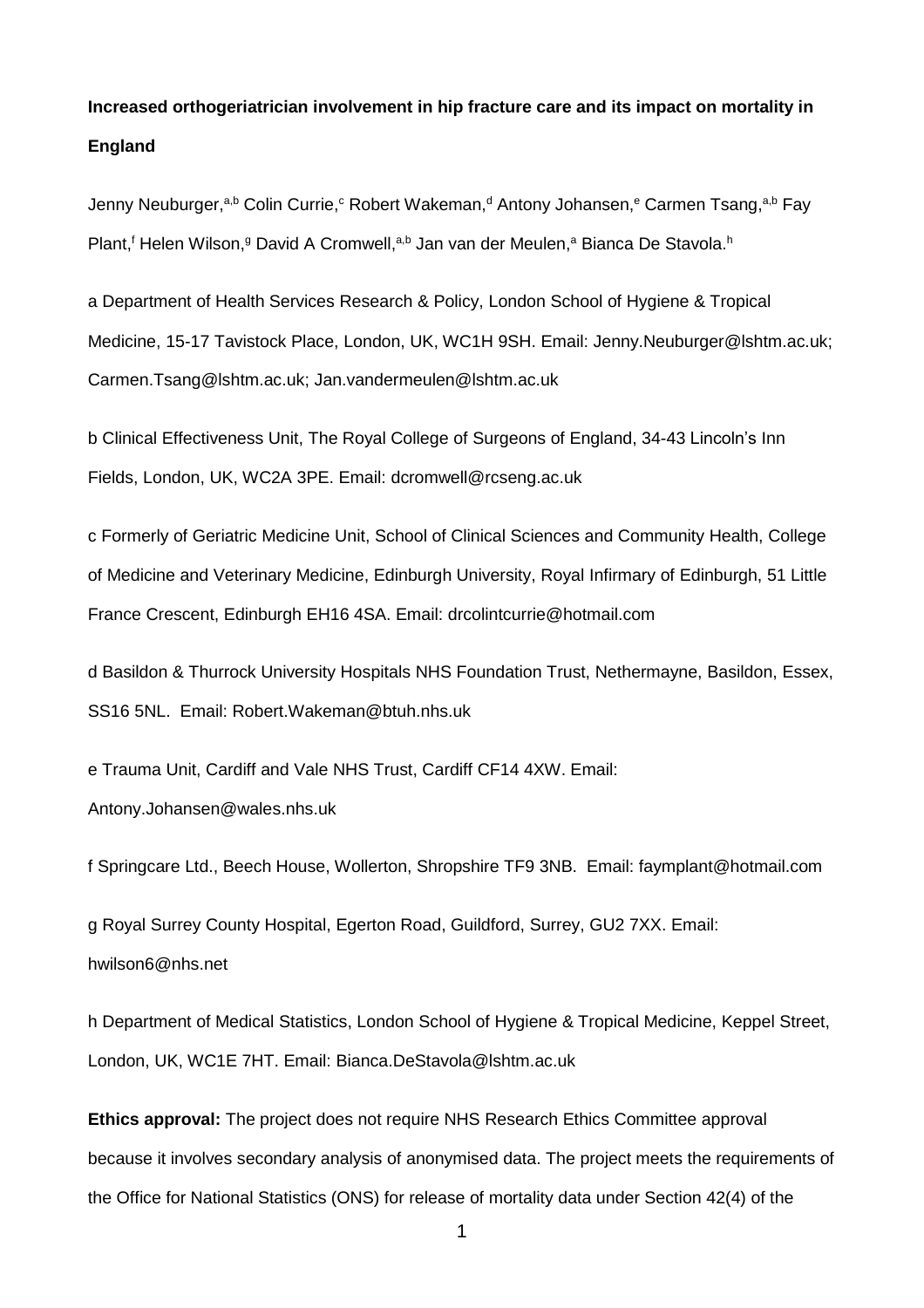Statistics and Registration Service Act 2007 as amended by Section 287 of the Health and Social Care Act 2012.

## **Acknowledgements**

We thank Lynn Copley for providing the required HES data extract. We thank the NHFD audit team, in particular, Chris Boulton and Tim Bunning, for help accessing the NHFD data. We thank Nivi Singh, Vanessa Meiris, Celia Gregson and Alec Fraser for advice.

Hospital episode statistics were made available by the NHS Health and Social Care Information Centre (Copyright 2012, reused with the permission of The Health and Social Care Information Centre. All rights reserved).

## **Author contributions**

All authors took part in the design of the study and interpretation of the results. JN and CC drafted the article. JN, JvdM and BDS designed the analysis. All authors revised the article.

## **Funding**

JN is funded by a Post-Doctoral Fellowship award from the National Institute for Health Research. The views expressed in this publication are those of the authors and not necessarily those of the NHS, the National Institute for Health Research or the Department of Health.

## **Conflicts of interest**

CT and DC are currently commissioned by the Royal College of Physicians to analyze data for the NHFD annual reports as part of the Falls and Fragility Fractures Audit Programme. RW and AJ are the clinical leads for orthopedic surgery and geriatric medicine respectively on the NHFD.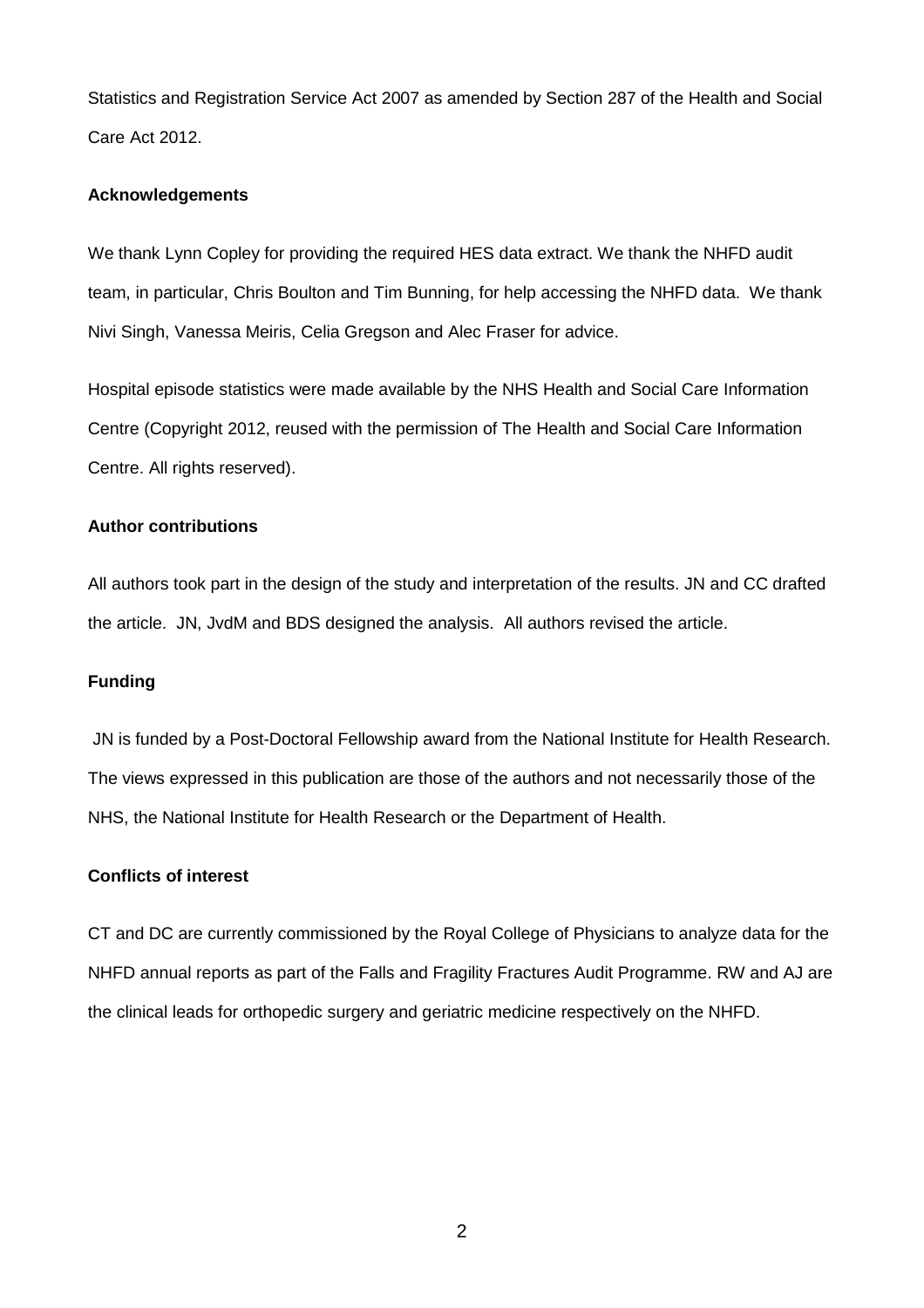## **ABSTRACT**

**Objectives:** To describe the increase in orthogeriatrician involvement in hip fracture care in England and its association with improvements in time to surgery and mortality.

**Study design:** Analysis of Hospital Episode Statistics for 196,401 patients presenting with hip fracture to 150 hospitals in England between 1st April 2010 and 28th February 2014, combined with data on orthogeriatrician hours from a national organisational survey.

**Methods:** We examined changes in the average number of hours worked by orthogeriatricians in orthopaedic departments per patient with hip fracture, and their potential effect on mortality within 30 days of presentation. The role of prompt surgery (on day of or day after presentation) was explored as a potential confounding factor. Associations were assessed using conditional Poisson regression models with adjustment for patients' sex, age and comorbidity and year, with hospitals treated as fixed effects.

**Results:** Between 2010 and 2013, there was an increase of 2.5 hours per patient in the median number of hours worked by orthogeriatricians - from 1.5 to 4.0 hours. An increase of 2.5 hours per patient was associated with a relative reduction in mortality of 3.4% (95% confidence interval 0.9% to 5.9%,  $p = 0.01$ . This corresponds to an absolute reduction of approximately 0.3%. Higher numbers of orthogeriatrician hours were associated with higher rates of prompt surgery, but were independently associated with lower mortality.

**Conclusion:** In the context of initiatives to improve hip fracture care, we identified statistically significant and robust associations between increased orthogeriatrician hours per patient and reduced 30-day mortality.

**Key words: hip fracture; orthogeriatrics; mortality.**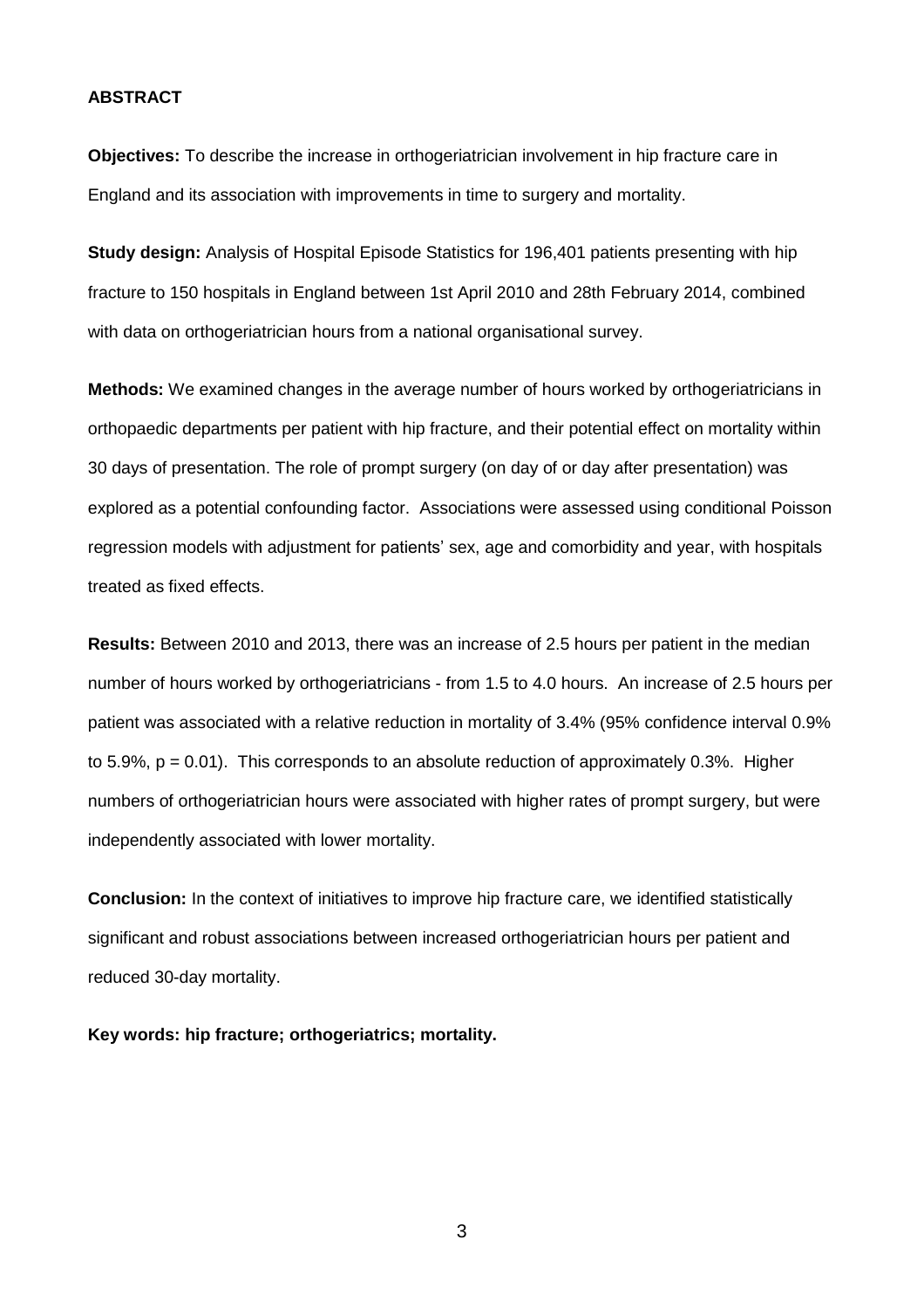### **Introduction**

Older people who fall and fracture a hip are often frail with multiple health problems. In the UK in 2014, their average age was 83, and just over a fifth were aged 90 years or older.[1] Cognitive problems and comorbidities such as hypertension, heart disease and diabetes are common. Hip fracture causes severe pain and immobility, which can precipitate a rapid decline in fitness and complications such as pressure ulcers and pneumonia.[2] In England, around a third of people die within a year of a hip fracture, and 8-10% die within 30 days.[3]

Orthogeriatrics is a subspecialty that has developed to improve outcomes of older people with fractures by providing medical care alongside orthopaedic surgeons within multidisciplinary teams. Orthogeriatricians provide specialist medical support and a holistic approach to care.[4] In addition, orthogeriatricians often initiate and lead the development of protocols and practices to improve collaboration between surgeons, anaesthetists, nurses, physiotherapists and occupational therapists to provide better pain relief, prompt surgery and effective rehabilitation.

Compared to surgeon-delivered care alone, orthogeriatric care adds reductions in medical complications and mortality, and also improves mobility and independence.[5-7] A meta-analysis including 18 studies (9,094 patients) concluded that multidisciplinary care involving an orthopaedic surgeon and a geriatrician reduced in-hospital mortality and mortality at 6-12 months.[8] In 2011, the National Institute for Health and Care Excellence (NICE) summarised evidence for an orthogeriatrician-led "hip fracture programme", concluding that it improved mortality, length of stay and long-term dependency, making such an approach cost-saving.[9] Since then, a further Norwegian study has showed how orthogeriatric care delivered on a dedicated ward can improve mobility, activities of daily living and cost-effectiveness. [10]

Orthogeriatric models of care have been widely adopted within the UK. A collaboration between an orthopaedic surgeon and a geriatrician was first developed in Hastings in the 1960s.[11] By 2004, two-fifths of NHS hospitals in England reported involvement of orthogeriatricians in hip fracture care, but only four reported having an orthogeriatrician working full time on the fracture ward.[12] In 2007, the British Geriatrics Society (BGS) and the British Orthopaedic Association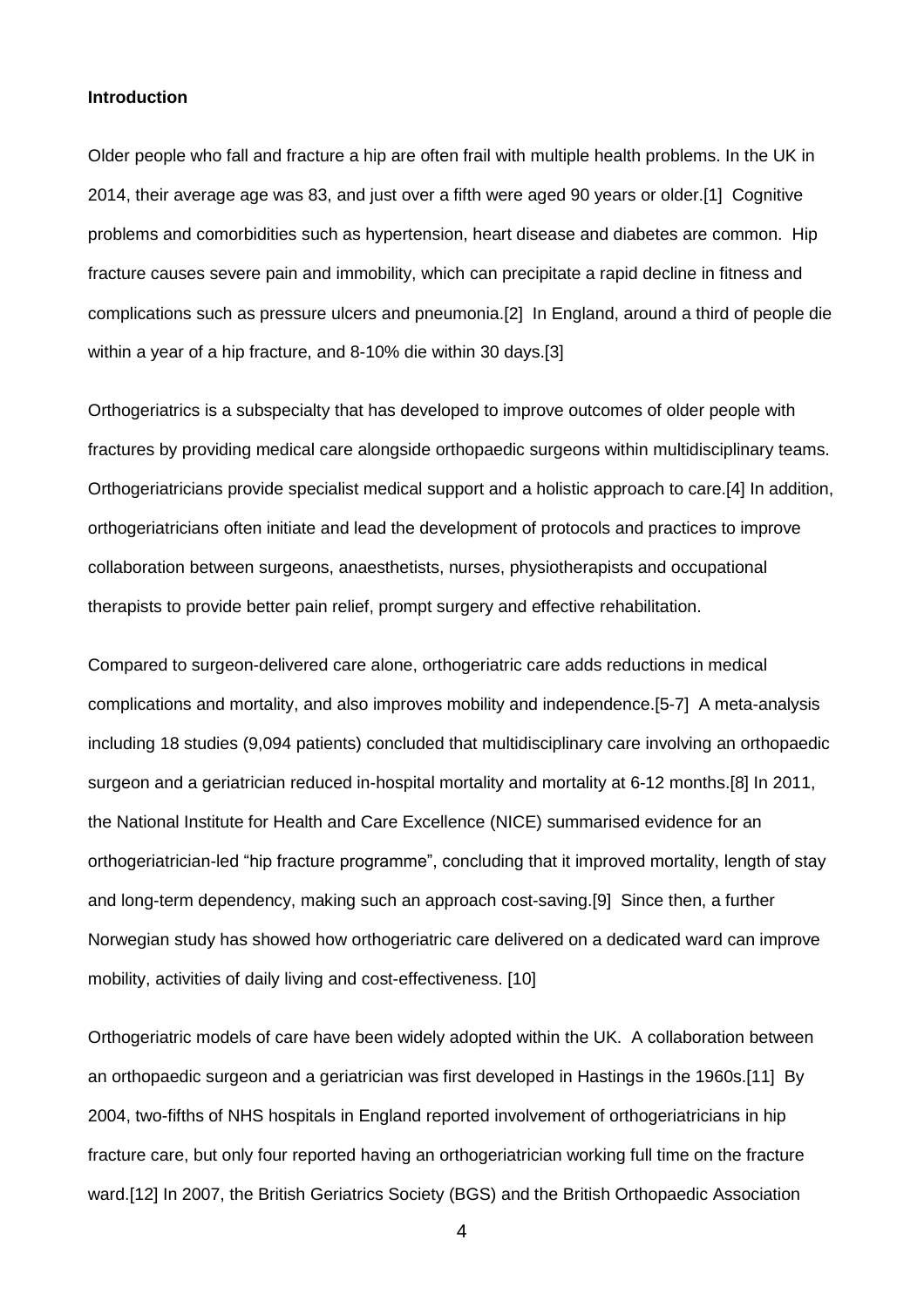(BOA) published guidance on the care of patients with fragility fractures, specifying access to acute orthogeriatric care and prompt surgery as two of six national clinical standards, and launching the National Hip Fracture Database (NHFD) to support their implementation.[13]

In England, a further sharp rise in orthogeriatrician staffing followed the introduction of financial incentives under the Best Practice Tariff (BPT) scheme in April 2010.[14] The BPT scheme required assessment by a geriatrician within 72 hours and surgery within 36 hours as two of the conditions for additional payment.

Our study addressed the question: has the increased involvement of orthogeriatricians in hip fracture care led to the intended improvements in patient outcomes? We documented trends in numbers of hours worked by orthogeriatricians in orthopaedic departments in England between 2010 and 2013, and then estimated the association between increased hours per patient with hip fracture and 30-day mortality. Finally, we examined the role of prompt surgery (on the day of, or day after presentation with hip fracture) as a potential confounder of the relationship between orthogeriatrician hours and mortality.

## **Methods**

## *Intervention - orthogeriatrician involvement in hip fracture care*

Orthogeriatrician involvement is primarily clinical but can also extend to system change, audit, and leadership of clinical and service development. For this reason, we defined exposure to orthogeriatrician involvement broadly, and estimated it at a hospital level – using the number of hours worked by orthogeriatricians in orthopaedic departments. These data are collected annually via the NHFD Facilities Survey. For each hospital, the average number of hours per patient was estimated by multiplying weekly hours worked by orthogeriatricians by 52 and dividing by the annual number of patients presenting with hip fracture. In a separate analysis, we used the hospital proportion of patients assessed by an orthogeriatrician within 72 hours as an alternative measure of their involvement. The results of this separate analysis, along with further details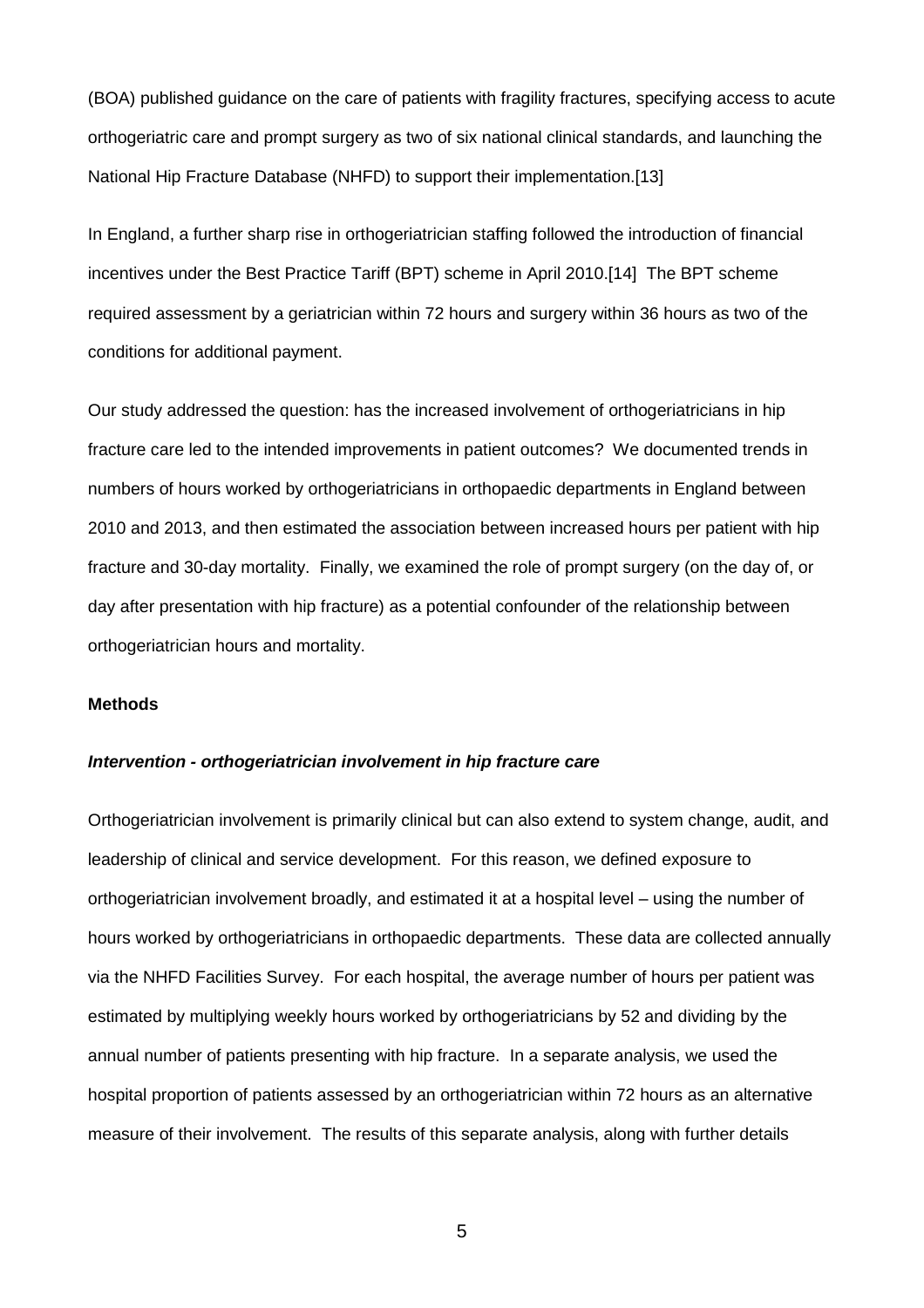about the data used in the main analysis are given in Appendix 1 in the supplementary data available online.

## *Patient cohort*

We identified a cohort of patients admitted to hospital with hip fracture between 1<sup>st</sup> April 2010 and 28<sup>th</sup> February 2014 using non-audit data from Hospital Episode Statistics (HES) which covers all NHS hospitals in England.[15] This was linked at individual-level to Office for National Statistics (ONS) data on all registered deaths.[16] HES includes information about patients' diagnoses, coded using the International Classification of Diseases, 10th Revision (ICD-10).

Patients with hip fracture were identified using the ICD-10 codes S72.0 (fracture of neck of femur), S72.1 (pertrochanteric fracture) and S72.2 (subtrochanteric fracture). Records were extracted for all patients aged 60 years or older with a diagnosis of hip fracture in any of 14 diagnosis fields in the first record (episode) of their first admission with hip fracture. Records that indicated a planned rather than an emergency admission were excluded.

Individual hospitals were identified in HES using data fields containing the provider and site of treatment. These were matched to hospitals that participated in the NHFD throughout the study period using a spreadsheet available from the NHFD website [\(http://www.nhfd.co.uk\)](http://www.nhfd.co.uk/), which was manually checked and corrected. Our final cohort included 196,401 patients admitted with hip fracture to 150 NHS hospitals.

#### *Patient-level variables*

Prompt surgery was defined as surgery performed on the day of or day following presentation. This is the NICE clinical guideline, and closely matches 36-hour target that the Best Practice Tariff (BPT) standard. This was calculated using the dates of hospital admission and of first surgery for hip fracture since exact times are not recorded in HES. Procedures are coded using the UK Office for Population Censuses and Surveys (OPCS) version 4. The codes we used included: internal or external fixation (W19, W20, W22, W24); hemiarthroplasty (W46-W48); and total hip replacement (W37-W39; W93-W95).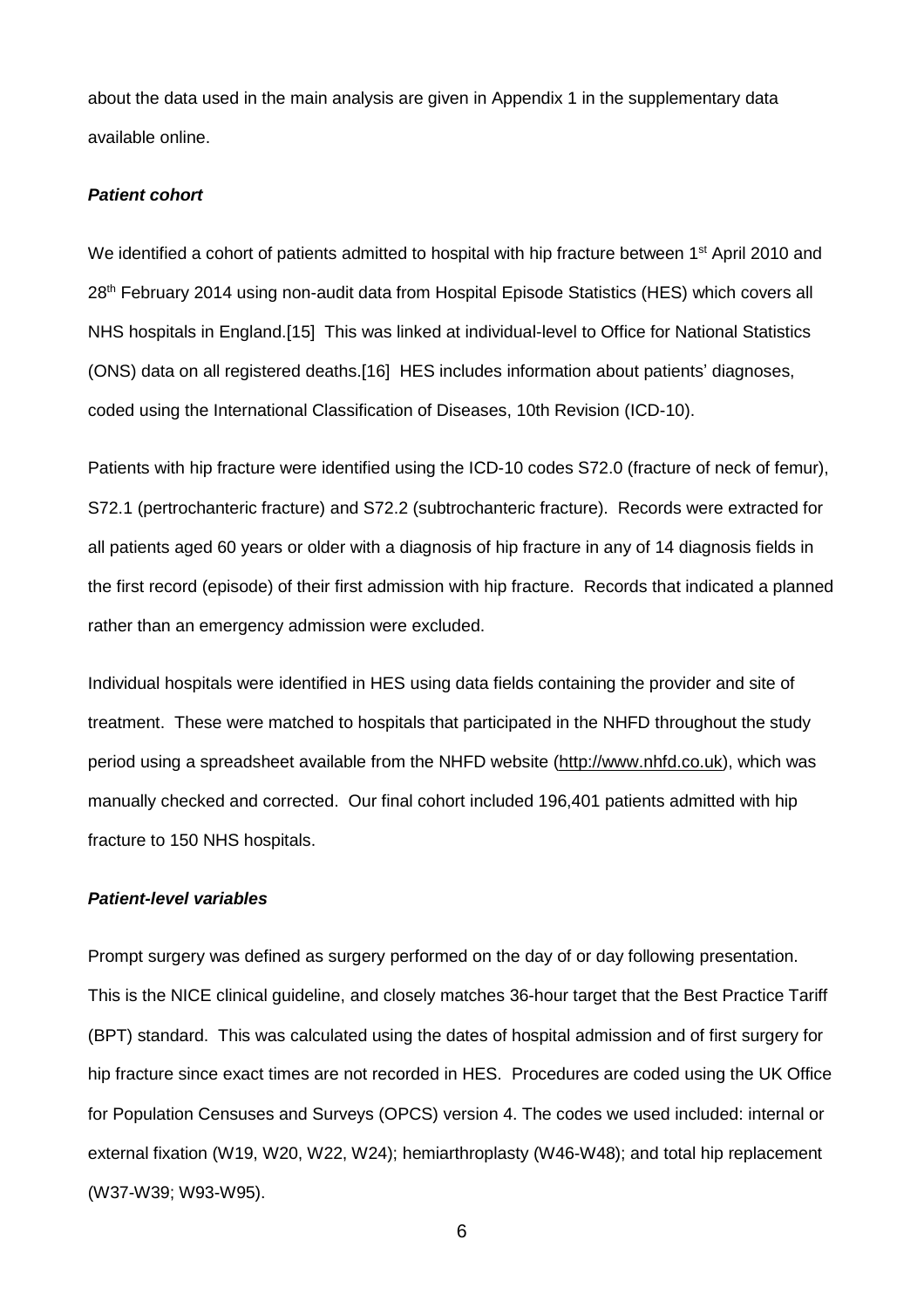Mortality was measured at 30 days after hip fracture, including deaths in hospital and in the community, based on the date of death recorded in the HES-ONS linked dataset. The number of comorbidities was measured using a method developed for HES data based on the Charlson Score which includes selected diagnosis codes for present and past admissions within the previous year. [17]

#### *Statistical analyses*

For the main analysis, we grouped the HES-ONS patient-level data by age group (60-69 years; 70- 79 years; 80-89; and 90 years or older); sex; number of comorbidities (0, 1 or ≥ 2), financial year of admission (2010/11 to 2013/14); and hospital.

The primary outcome variable was 30-day mortality in each group. The average number of orthogeriatrician hours per patient varied by hospital and year, and the relationship between this and mortality was modelled using Poisson regression modelling, with other variables included as additional explanatory variables. Financial year was included to examine annual variation in mortality. To adjust for impacts of variation in hospital hip fracture populations, we included age group, sex and number of comorbidities as categorical explanatory variables. Further betweenhospital variations were treated as time-constant differences and modelled using a fixed effects specification of the Poisson model. [18]

Results are presented as relative percentage changes in outcomes, with 95% confidence intervals (CIs) for a 2.5-hour increase in average orthogeriatrician hours per patient, i.e. the increase in median hours per patient we observed between 2010 and 2013. Corresponding absolute changes were calculated using the 2010 rate as a baseline. Full results are given in Appendix 2 in the supplementary data available online. Reported p-values are from 2-sided Wald tests.

We carried out secondary analyses to explore the role of prompt surgery. First, we examined the association between orthogeriatrician hours and prompt surgery as an outcome variable also using fixed effects Poisson regression. Second, we re-examined the association between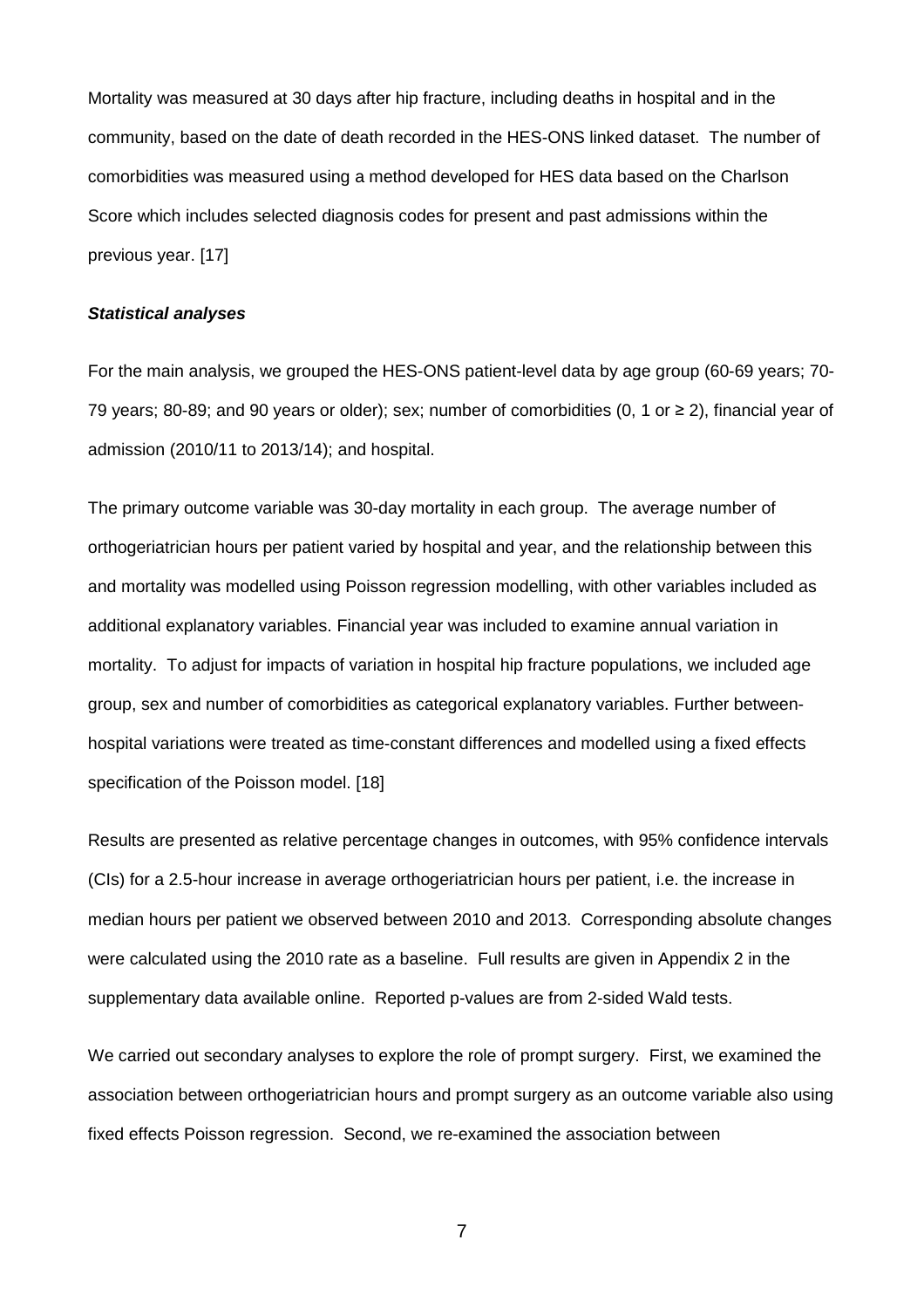orthogeriatrician hours and mortality, adjusting for prompt surgery as a binary explanatory variable. We restricted these analyses to patients who had surgery.

## **Results**

#### *Trends in orthogeriatrician hours reported in NHFD Annual Facilities Survey*

The median annual number of orthogeriatrician hours per patient with hip fracture increased by 2.5 hours between 2010 and 2013, from 1.5 to 4.0 hours. The percentage of hospitals reporting zero orthogeriatrician hours fell from 8.5% (8/94 hospitals) to 2.0% (3/150 hospitals).

Figure 1 shows the distribution of orthogeriatrician hours per patient across hospitals each year, revealing increasing variation between hospitals over time. In 2013, the inter-quartile range (the difference between the bottom 25% and top 25% of hospitals) was approximately 4.9 hours.

#### *Trends in patients' characteristics, care and mortality after hip fracture*

The sex and age breakdown of patients with hip fracture did not change substantially over the study period. The percentage of women decreased from 72.8% to 71.6%, while that of patients aged 90 years or older increased from 20.2% to 21.5%. The percentage of patients with two or more documented comorbidities increased from 30.8% to 36.1% (Table 1).

The percentage of patients who had surgery remained stable at 92.0%. The percentage of these who had prompt surgery (on day of, or day after, admission) increased from 68.2% to 77.3%.

30-day mortality remained relatively stable between 2010/11 and 2012/13 at rates of 8.7% and 8.6% respectively, then falling to 7.9% in 2013/14.

Mortality was 40% lower among women than men. Mortality was four times higher among those aged 90 years or older compared to those aged 60-69 years; and four times higher among those with 2 or more comorbidities than those with none. There was no evidence of a difference in mortality trends by group (see Appendix 2 in supplementary data online).

## *Relationship between number of orthogeriatrician hours and 30-day mortality*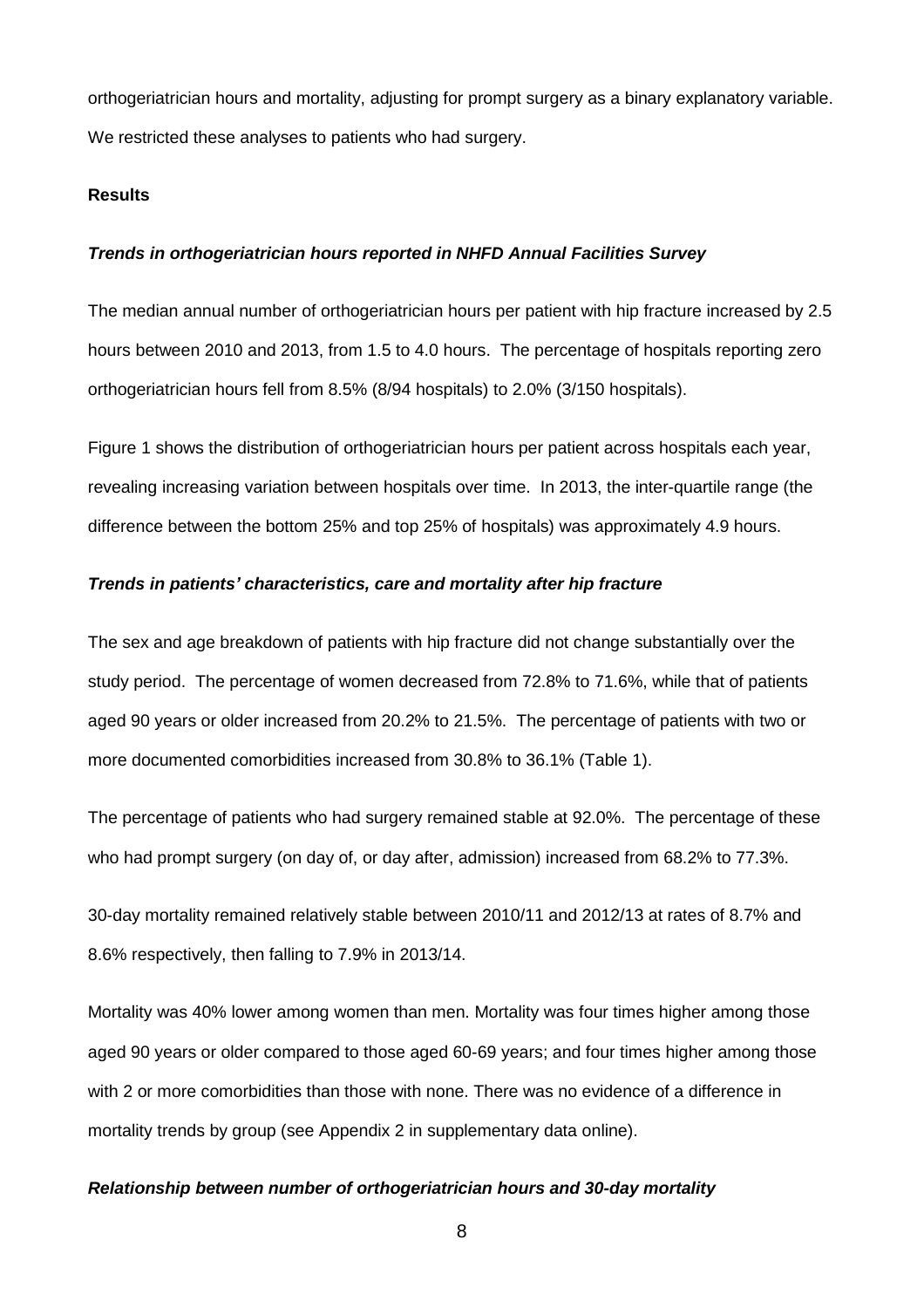Figure 2 shows that higher numbers of orthogeriatrician hours per patient were associated with lower annual 30-day mortality (Spearman's rank correlation coefficient -0.11, p-value = 0.01).

After adjustment for age, sex and comorbidity, and for annual variation in mortality, the expected relative reduction in mortality for a 2.5-hour per patient increase was 3.4% (95% CI 0.9% to 5.9%,  $p = 0.01$ ). This corresponds to an absolute reduction of approximately 0.3% for this level of investment in a hospital with a baseline mortality rate of 8.7% (-3.4% x 8.7%  $\approx$  -0.3%).

#### *Relationship between orthogeriatrician hours, prompt surgery and 30-day mortality*

Higher orthogeriatrician hours per patient were also associated with higher rates of prompt surgery. After adjustment for patient characteristics and annual variation, the expected relative increase in rates of prompt surgery was 1.3% (95% CI 0.0% to 2.6%,  $p = 0.05$ ) for a 2.5 hour per patient increase in orthogeriatrician hours. This corresponds to an absolute increase of 0.9% for a hospital with a baseline rate of 68.2% (1.3% x 68.2%  $\approx$  0.9%).

There was a large and significant association between having prompt surgery and lower 30-day mortality (relative reduction 12.9%, 95% CI 9.5% to 16.2%, p < 0.001; absolute reduction of 0.9% for baseline rate of 8.7%).

However, adjusting for prompt surgery very slightly reduced but did not explain the association between increased orthogeriatrician hours and reduced 30-day mortality (relative reduction 3.0%, 95% CI 0.2% to 5.8%, p=0.03; absolute reduction of 0.26% from baseline rate of 8.7%).

#### **Discussion**

#### *Main findings*

Over the period 2010 to 2013, we found that higher numbers of orthogeriatrician hours per patient were consistently associated with lower 30-day mortality. This association persisted after adjustment for patient characteristics and annual variation in mortality.

Higher numbers of orthogeriatrician hours were also associated with higher rates of prompt surgery, and there was a strong association at the individual level between having prompt surgery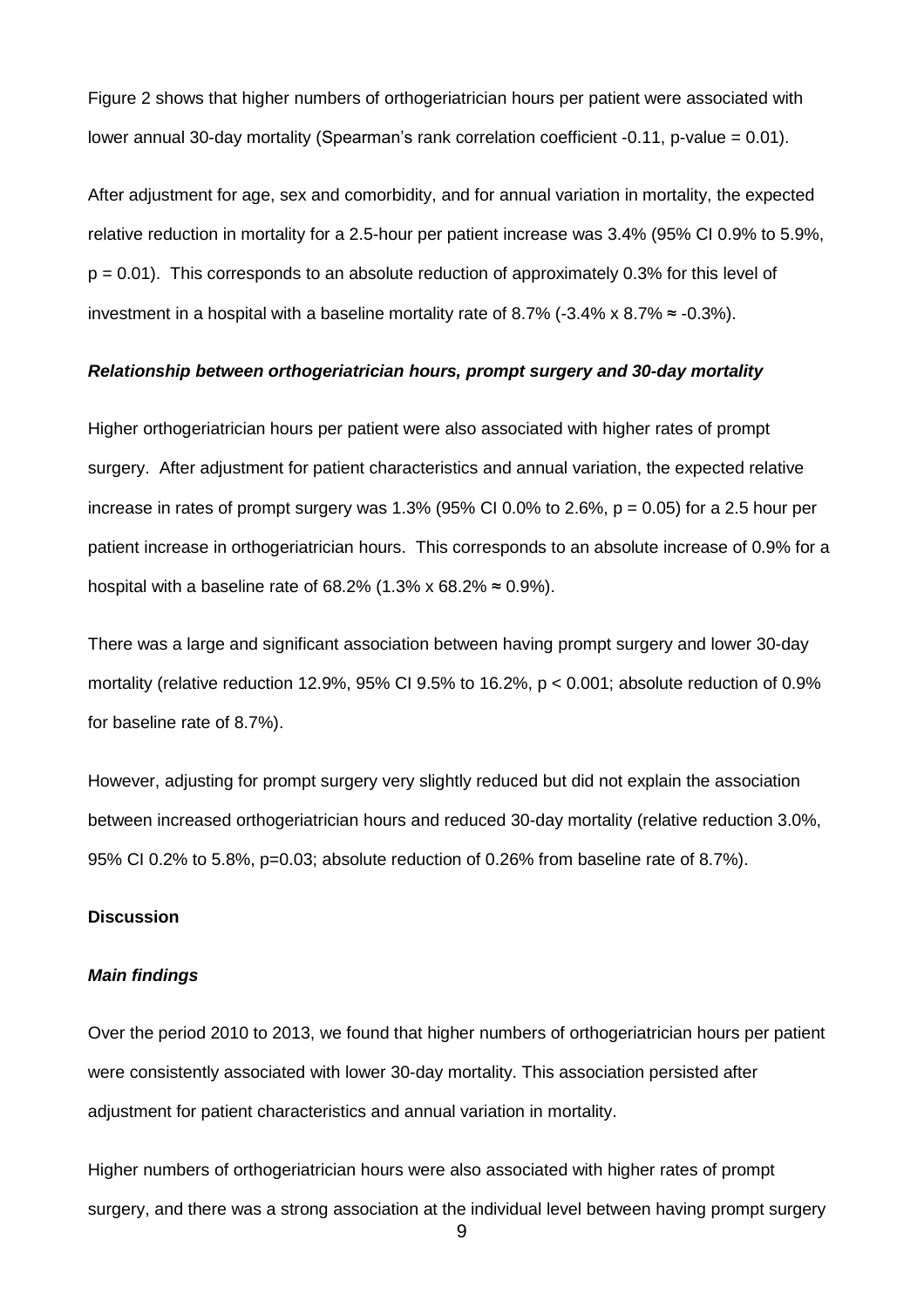and lower mortality. However, an independent association between increased orthogeriatrician hours and lower mortality persisted after adjusting for the effects of prompt surgery.

If the association were causal, the 2.5 hour increase in orthogeriatrician hours would equate with the avoidance of nearly 200 deaths within 30 days of hip fracture across the 65,000 people presenting with this injury each year (absolute reduction 0.3% x 65,000 = 195). Even after adjustment for the effects of prompt surgery, it would equate with the avoidance of around 170 deaths per year.

#### *Strengths and limitations of study*

This is the first nation-wide study to quantify orthogeriatrician involvement in hip fracture and describe its impact on patient care and outcomes. We used hospital-level data on orthogeriatrician involvement: hours worked by orthogeriatricians in orthopaedic departments reported in an annual organisational survey. We estimated a standardised measure of orthogeriatrician hours per patient with hip fracture as a clear and straightforward approach that would help in defining the job plan or business case for a new post.

There are several potential sources of error in the estimation of hours per patient. One source of error arises from the fact that data on weekly orthogeriatrician hours were collected via an annual survey, so that within-year changes are not captured. In addition, we estimated annual hours by multiplying reported weekly hours by 52, but we recognize that there will be variation in part-time work patterns, sickness leave, annual/study leave, and arrangements for leave cover across different hospitals. Finally, the roles of orthogeriatricians vary between units, with some taking responsibility for all older patients with fractures, and even for older elective orthopaedic surgery patients. Such factors are complex to define even within a department, but they will affect every post in England to some extent, so this lack of standardisation will contribute to measurement error in the exposure. In turn, measurement error in the exposure, if this error is independent of the outcome, will tend to contribute to underestimation of the true association.[16]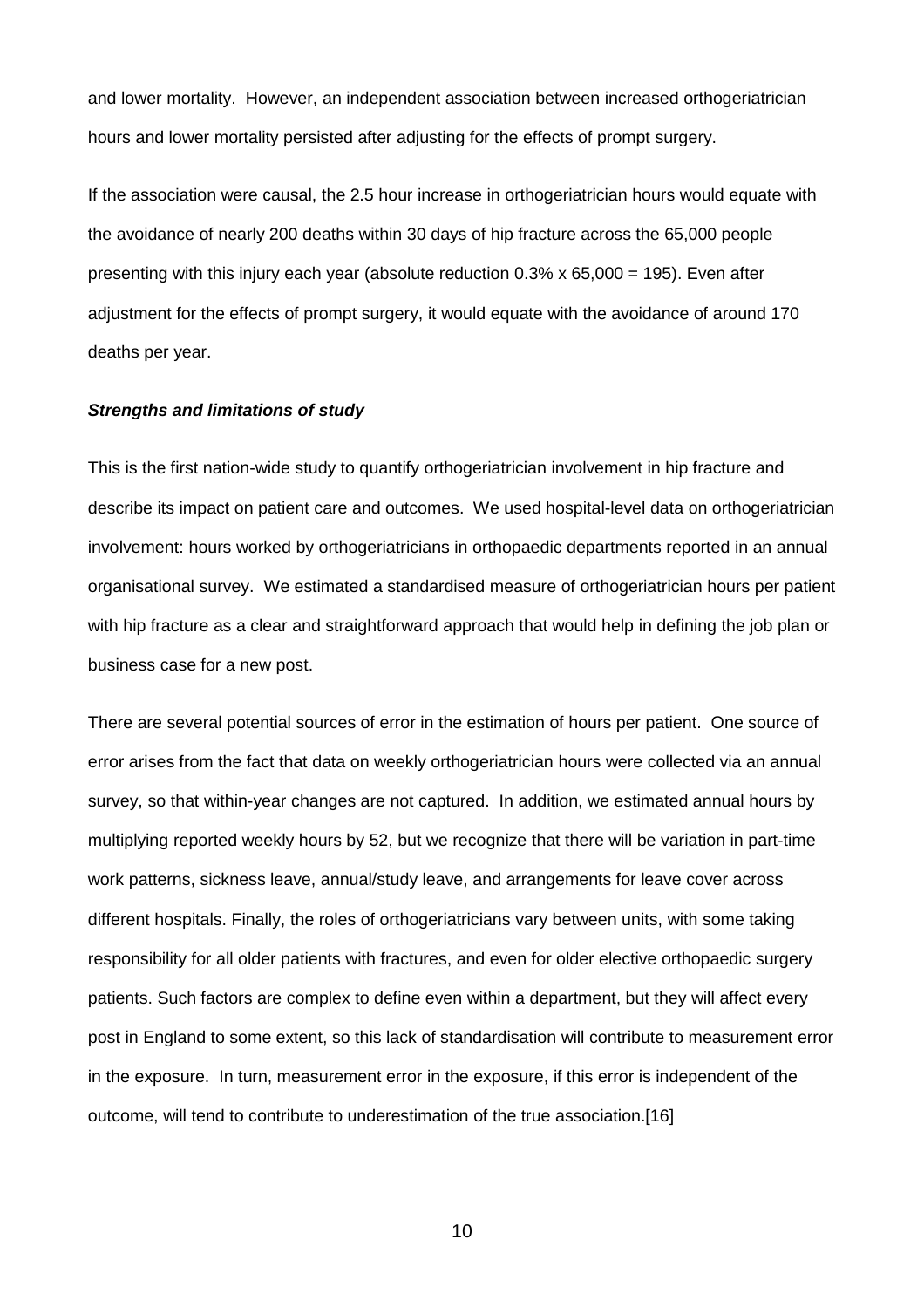We carried out a parallel analysis to check the validity of orthogeriatrician hours per patient as a measure of their involvement in clinical hip fracture care. Orthogeriatrician hours were strongly correlated with the proportion of patients assessed by an orthogeriatrician within 72 hours (Spearman's rank correlation coefficient 0.51, p-value <0.001), as well as with other markers of orthogeriatrician involvement (see Appendix 1 in the supplementary data online).

There was a higher rate of missing data in the 2010 organisational survey; 62.7% of hospitals (94 out of 150) providing complete data compared to 93.3% in 2011, 99.3% in 2012 and 100.0% in 2013. However two sensitivity analyses, one restricted to the years 2011-2013 and the other confined to 89 hospitals with complete data for all 4 years, both confirmed the association between increased orthogeriatrician hours and lower mortality. Given this we chose to report on the whole period 2010-13, since this captures the key investment following the introduction of BPT in April 2010.

Finally, although the contribution of orthogeriatric care is both broad and variable, our study used a limited measure of input (in hours) to measure it. The same number of hours worked by an orthogeriatrician will mask variations in the nature of their involvement, with some services providing continuity of care and others providing a reactive service. A previous qualitative study of four hip fracture services highlighted such variation: in the style and formalization of collaboration; the extent to which multidisciplinary team members engaged with one another through ward rounds and MDT meetings; and in staff perceptions of teamwork.[17]

## *Orthogeriatrics in the context of quality improvement in hip fracture care*

Access to orthogeriatric care is just one component of quality improvement in improve hip fracture care, and increased orthogeriatrician involvement may be both a consequence as well as a driver for wider service improvements. For example, orthogeriatricians may improve care quality by improving the coordination of care, improving standardization of care by introducing protocols and by assessing complex issues in the care of older people such as decisions on the surgical or nonsurgical management of the frailest, near-terminal patients. Any more detailed clarification of the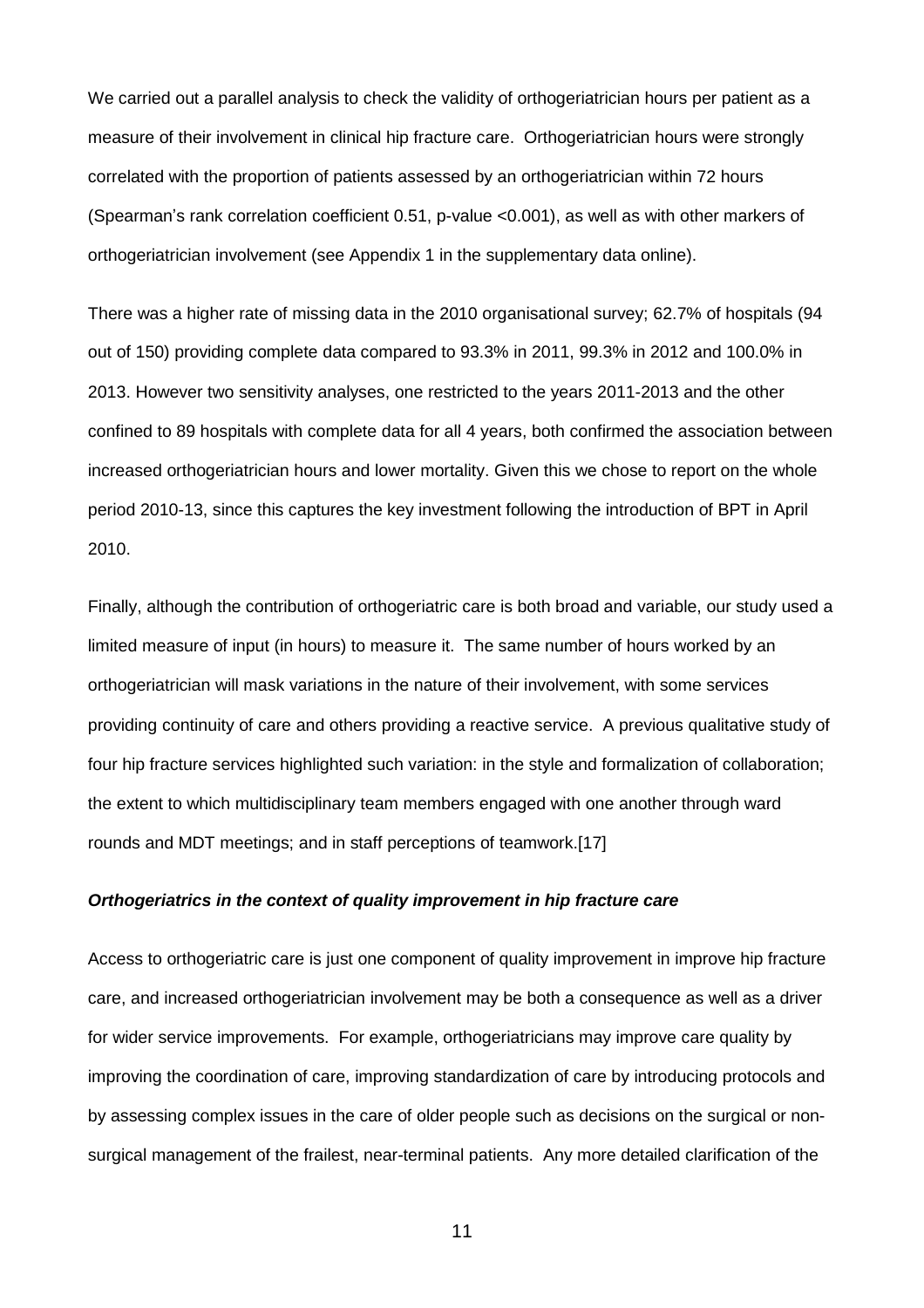impact of these factors, the impact of standards and audit, the availability of specialist nurses and audit coordinators, and improved multi-disciplinary teamwork would be complex.

Our study was limited to a hospital-level time-based measure of orthogeriatrician involvement. So our estimates represent a combination of individual effects of orthogeriatric assessment and care, averaged over patients who did and did not receive it, plus wider benefits of their involvement in the service. In addition, there is an important interplay between orthogeriatrician, surgeon and anaesthetist in the optimization of patients prior to surgery. Much of this is in the provision of a uniform approach to acceptable criteria for surgery with the adoption of national guidelines.[9,21] Once the patient has been seen by an orthogeriatrician and has been assessed as optimized for surgery, a significant barrier to prompt surgery is removed. Future studies could explore individual and service-level effects of orthogeriatric care, and relationships to prompt surgery, by using linked patient-level data from the NHFD and HES. They could also explore impacts on a wider range of important outcomes documented in NHFD, including restoration of pre-fracture levels of mobility and independence.

#### *Policy implications*

The rapid expansion of the subspecialty of orthogeriatrics reflects the strength of its parent specialty, geriatric medicine, within the UK's National Health Service. In other healthcare systems, a comparable expansion of orthogeriatricians may be less likely, with clear consequences for the generalisability of the developments and results this study describes.

Elsewhere, general physicians, internists, physician assistants and senior nurses might, to a greater or lesser extent, fulfil the various roles described for orthogeriatricians, and in some settings this already happens. This could be supported by the use of existing online learning modules covering a range of core orthogeriatric competencies, including the need to adapt treatment in line with ageing, recognition of comorbidities and polypharmacy, early rehabilitation and secondary prevention of osteoporosis and falls.[22]

### **Key points**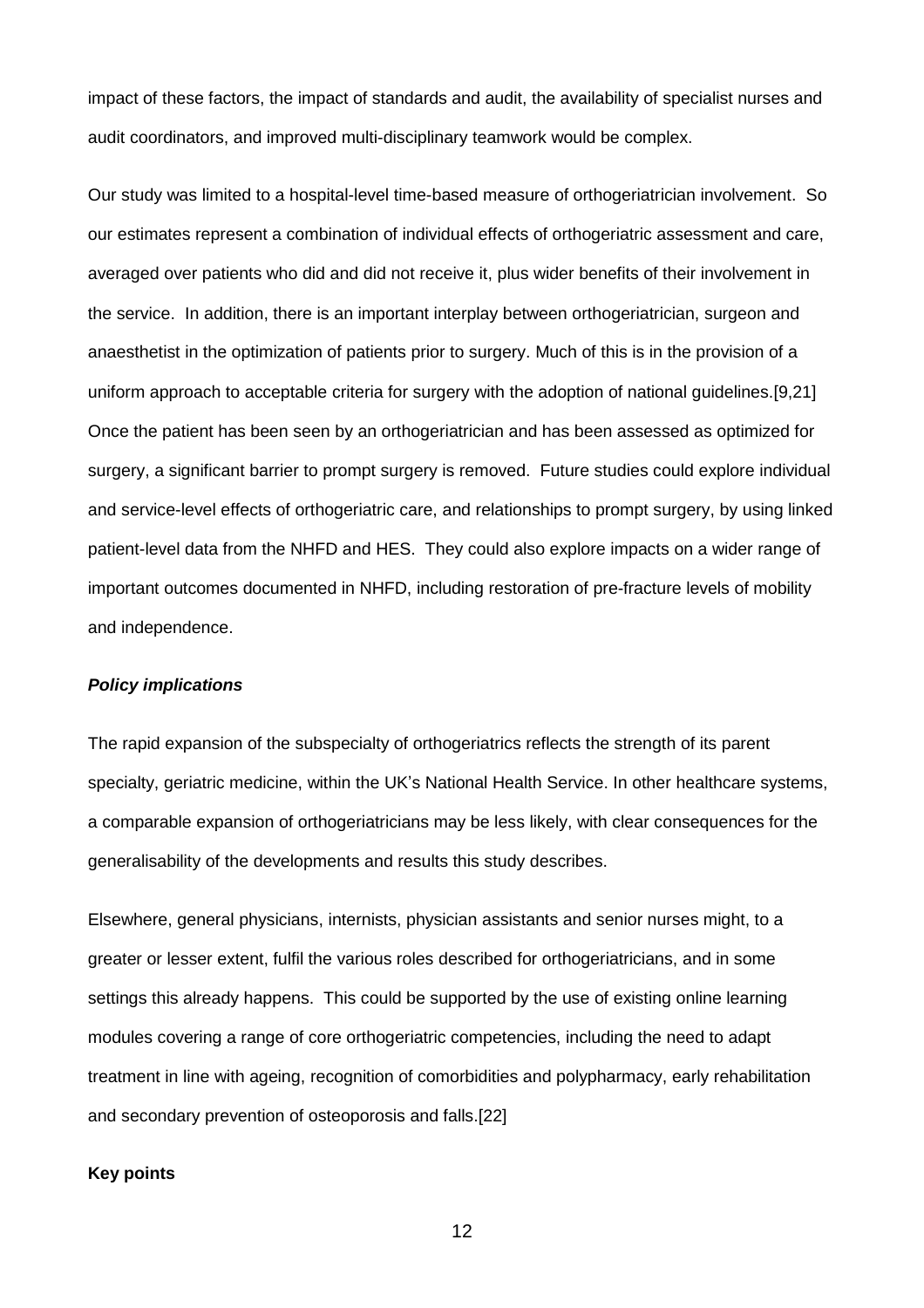- Orthogeriatrician involvement has been a key component of strategies to improve hip fracture care in England
- Increased orthogeriatrician hours in orthopaedic departments are associated with lower 30day mortality after hip fracture
- Increased hours are also associated with higher rates of prompt surgery, but are independently associated with lower mortality.

# **Funding**

This work was supported by the National Institute for Health Research's Post-Doctoral Fellowship scheme. The views expressed in this publication are those of the authors and not necessarily those of the NHS, the National Institute for Health Research or the Department of Health.

# **Conflicts of interests**

CT and DC are currently commissioned by the Royal College of Physicians to analyse data for the NHFD annual reports as part of the Falls and Fragility Fractures Audit Programme. RW and AJ are the clinical leads for orthopedic surgery and geriatric medicine respectively on the NHFD.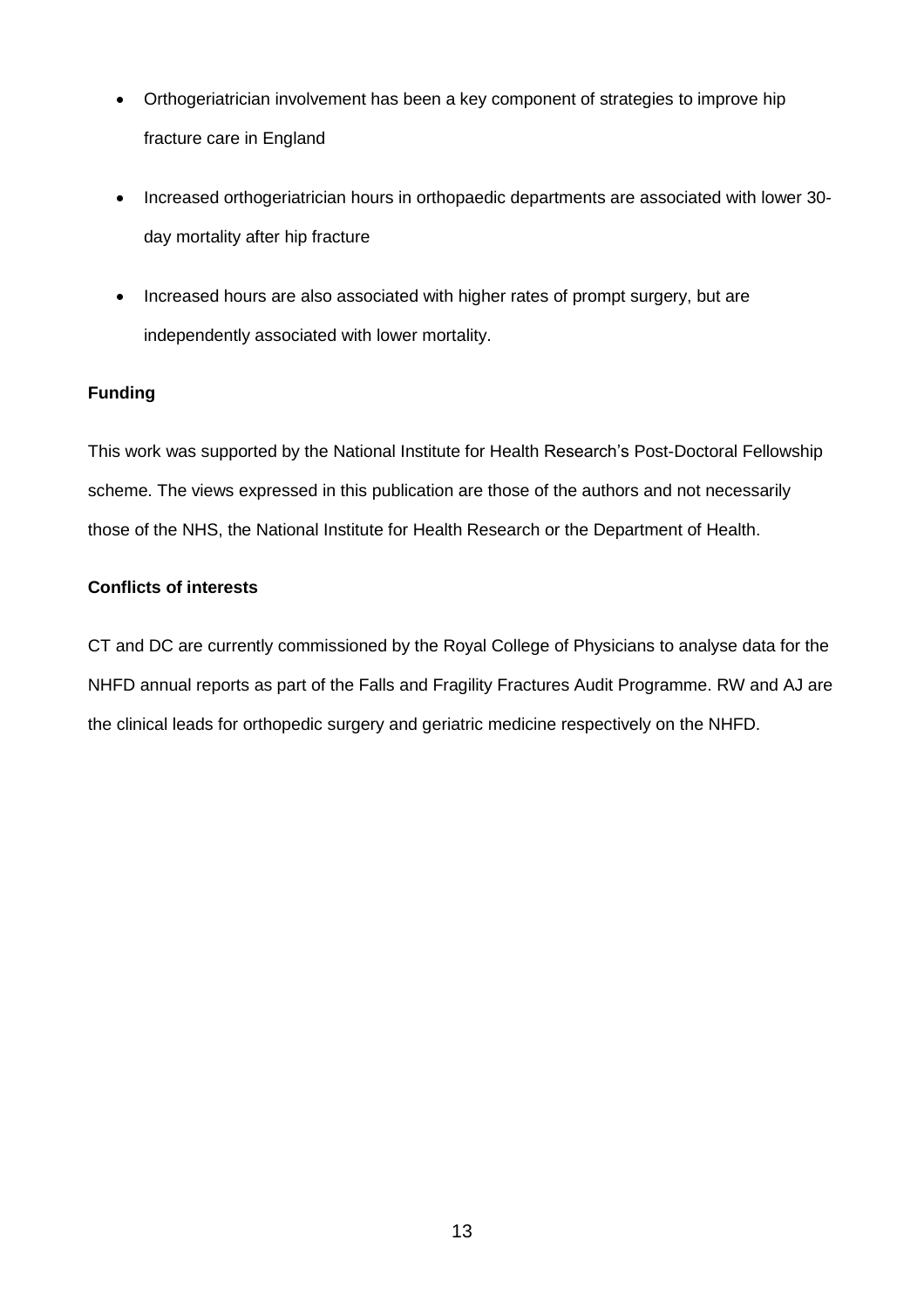#### **References**

1. Boulton C, Burgon V, Cromwell et al. National Hip Fracture Database annual report 2014.

2. Parker M, Johansen A. Hip fracture. Clinical Review. BMJ 2006; 333:27

3. Neuburger J, Currie C, Wakeman R et al. The impact of a national clinician-led audit initiative on care and mortality after hip fracture in England. Med Care 2015; 53: 686-691.

4. Wilson H. Multi-disciplinary care of the patient with acute hip fracture. Best Practice & Research Clinical Rhematology 2013; 27: 717-730.

5. Hawley S, Javaid MK, Prieto-Alhambra D, et al. Clinical effectiveness of orthogeriatric and fracture liaison service models of care for hip fracture patients: population-based longitudinal study. Age and Ageing 2016; 0: 1-7.

6. Friedman SM, Mendelson DA, Kates SL et al. Geriatric co-management of proximal femur fractures: total quality management and protocol-driven care result in better outcomes for a frail patient population. J Am Geriatr Soc 2008; 56: 1349-1356.

7. Vidan M, Serra JA, Moreno C et al. Efficacy of a comprehensive geriatric intervention in older patients hospitalized for hip fracture: A randomized controlled trial. J Am Geriatr Soc 2005; 53: 1476-1482.

8. Grigoryan KV, Javedan H, Rudolph JL. Ortho-geriatric care models and outcomes in hip fracture patients: a systematic review and meta-analysis. J Orthop Trauma 2014; 28:e49-e55.

9. National Institute for Health and Clinical Excellence. Hip fracture: management. Clinical guideline. 2011. Available at: <https://www.nice.org.uk/guidance/cg124>

10. Prestmo A, Hagen G, Sletvold O, et al. Comprehensive geriatric care for patients with hip fractures: a prospective, randomised, controlled trial. *The Lancet* 2015; 385:1623-1633.

11. Devas MB, Irvine R. The geriatric orthopaedic unit – A method of achieving return to independence in the elderly patient. British Journal of Geriatric Practice 1969 6; 19-24.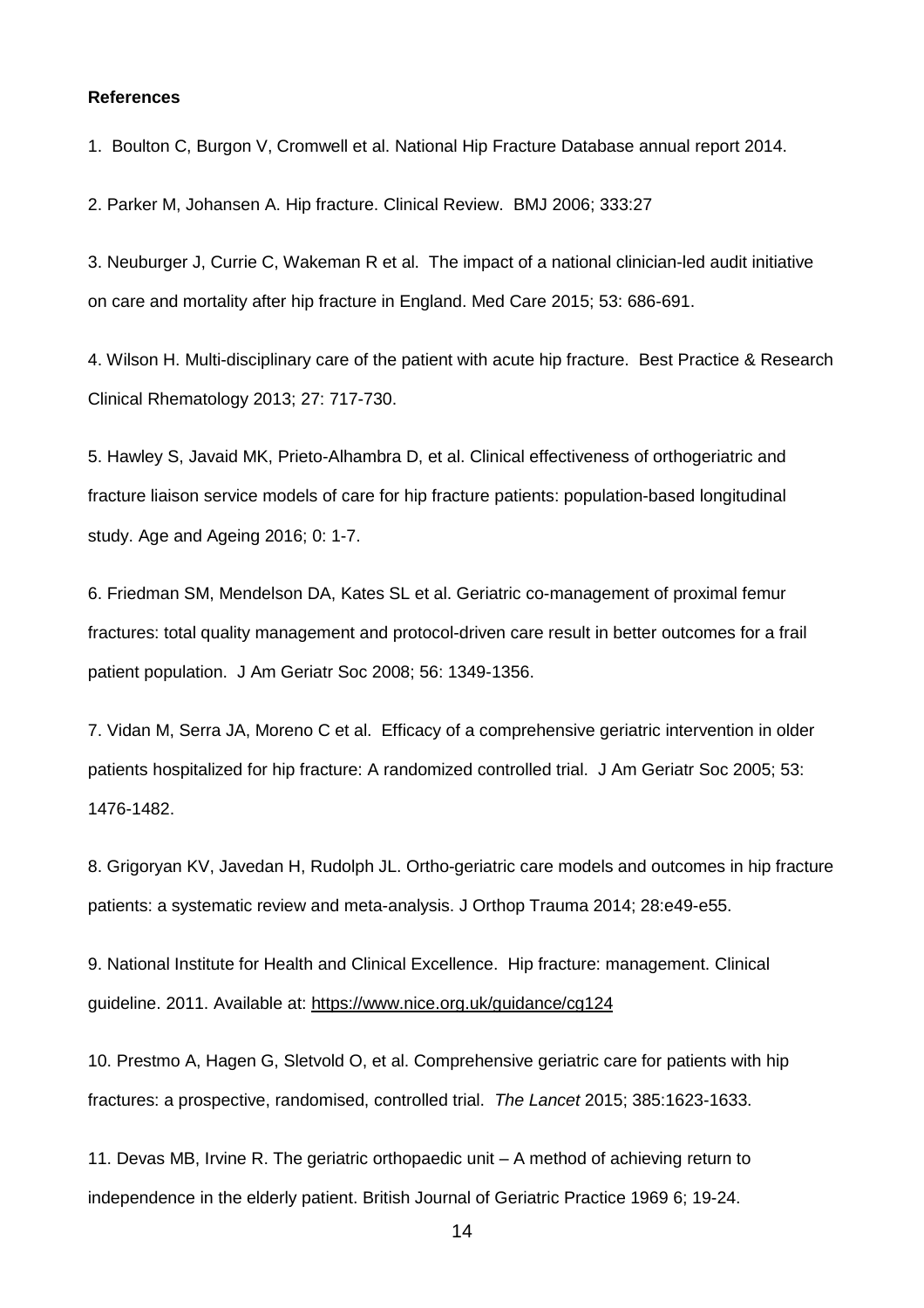12. Wakeman R, Sheard PD, Jenner GH. Ortho-geriatric liaison - the missing link? The Journal of Bone & Joint Surgery (Br) 2004; 86-B: 636-638.

13. British Orthopaedic Association, British Geriatric Society. The Care of Patients with Fragility Fracture. London, British Orthopaedic Association, 2007.

14. Department of Health. A simple guide to Payment by Results. 2012 Available at:

https://www.gov.uk/government/publications/simple-guide-to-payment-by-results. Accessed December 17, 2015.

15. The Health and Social Care Information Centre. Hospital Episode Statistics: HES User Guide, 2010. Available at:

http://www.hesonline.nhs.uk/Ease/servlet/ContentServer?siteID=1937&categoryID=459. Accessed December 17, 2015.

16. The Information Centre. A guide to linked HES-ONS mortality data. August 2011. Available at: http://www.hscic.gov.uk/article/2677/Linked-HES-ONS-mortality-data. Accessed December 17, 2015.13 Poisson

17. Armitage JN, van der Meulen JH. Identifying co-morbidity in surgical patients using administrative data with the Royal College of Surgeons Charlson Score. Br J Surg 2010; 97(5):772-81.

18. Angrist JD, Pishke J-S. Parallel worlds: fixed effects, differences-in-differences, and panel data. In: Angrist JD, Pishke J-S., eds. Mostly harmless econometrics; An empiricist's companion. Princeton: Princeton University Press, 2009, pp 221-246.

19. Carroll R, Ruppert D, Stefanski L et al. Measurement Error in Nonlinear Models: A Modern Perspective, 2nd ed. London: Chapman & Hall/CRC, 2006.

20. Tierney AJ, Vallis J. Multidisciplinary teamworking in the care of elderly patients with hip fracture. Journal of Interprofessional care 1999; 13: 41-52.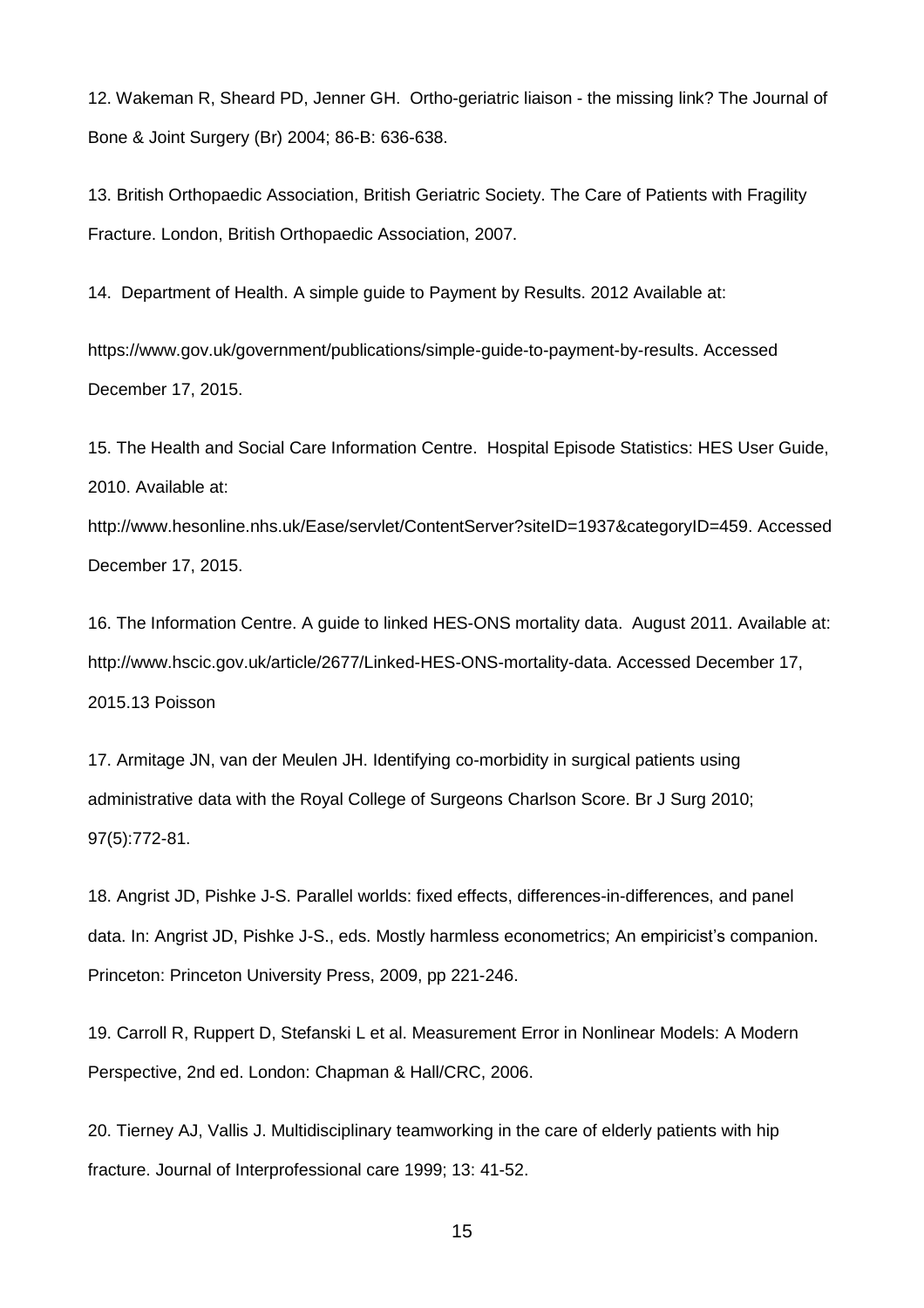21 Association of Anaesthetists of Great Britain and Ireland. Management of proximal femoral fractures. 2011. Available at:

# [https://www.aagbi.org/sites/default/files/femoral%20fractures%202012\\_0.pdf](https://www.aagbi.org/sites/default/files/femoral%20fractures%202012_0.pdf)

22. AO Foundation. Educational Program: Orthogeriatrics. Available at: K

https://aotrauma.aofoundation.org/Structure/education/educational-

programs/orthogeriatrics/Pages/orthogeriatrics.aspx. Accessed December 17, 2015.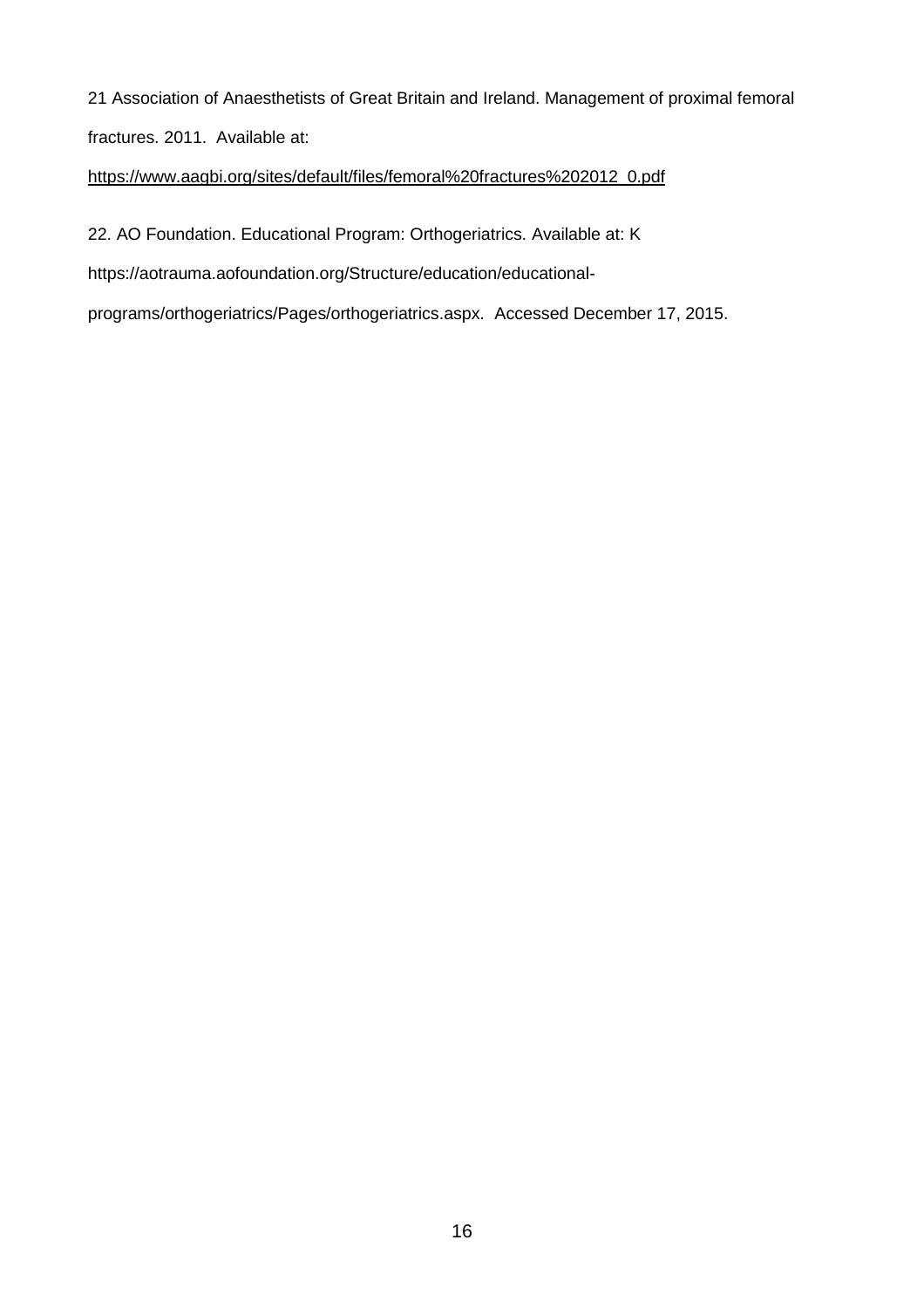Financial year 2010/11 2011/12 2012/13 2013/14 Female 72.8% 73.4% 72.0% 71.6% Age group 60-69 years 8.9% 8.7% 9.2% 9.3% 70-79 years 23.1% 22.5% 22.2% 22.2% 80-89 years 47.8% 47.9% 47.1% 46.9% 90 years and older 20.2% 20.9% 21.5% 21.6% Number of comorbidities† None 34.3% 32.7% 31.0% 29.7% 1 comorbidity 34.9% 34.9% 35.1% 34.2% 2 or more comorbidities 30.8% 32.4% 34.0% 36.1% Surgery 91.7% 92.2% 92.3% 92.4% of which, prompt surgery 68.2% 72.4% 76.1% 77.3% 30-day mortality 8.7% 8.5% 8.6% 7.9% Number of patients  $\pm$  48,945 49,784 50,468 47,204  $\pm$ 

**Table 1** Characteristics of patients admitted with hip fracture and mortality at 30 days by financial year, HES-ONS linked mortality data for 150 hospitals included in study.

† Documented comorbidities in HES for current admission and hospital admissions over past year.

 $\ddagger$  The data extract for the financial year 2013/14 was restricted to the 11 months up to 28<sup>th</sup> February 2014 to allow for 30-day follow up.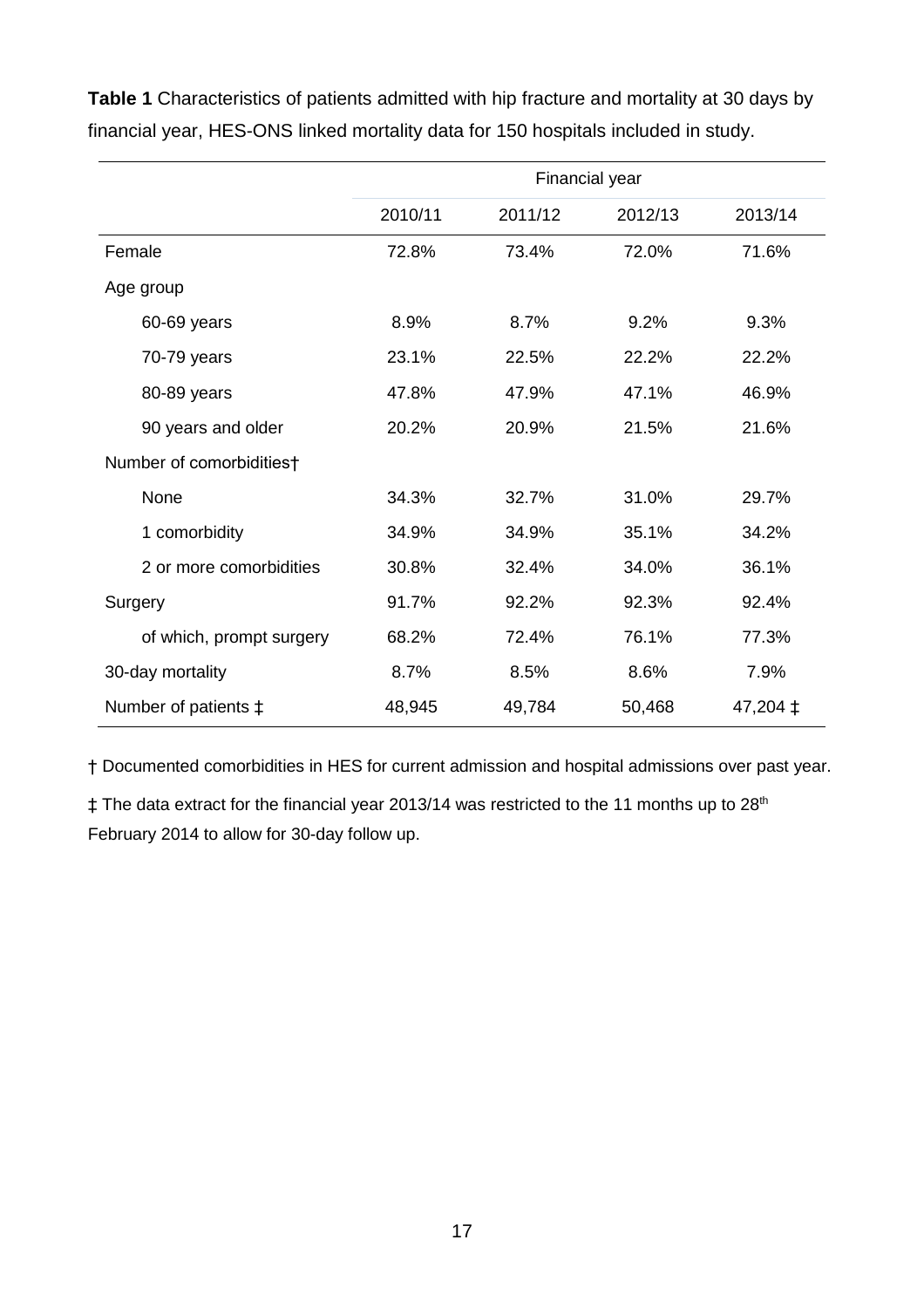**Figure 1** Distribution of per-patient hours worked by orthogeriatricians in orthopaedic departments by year; source: NHFD annual facilities survey



Year of survey (Number of hospitals reporting hours)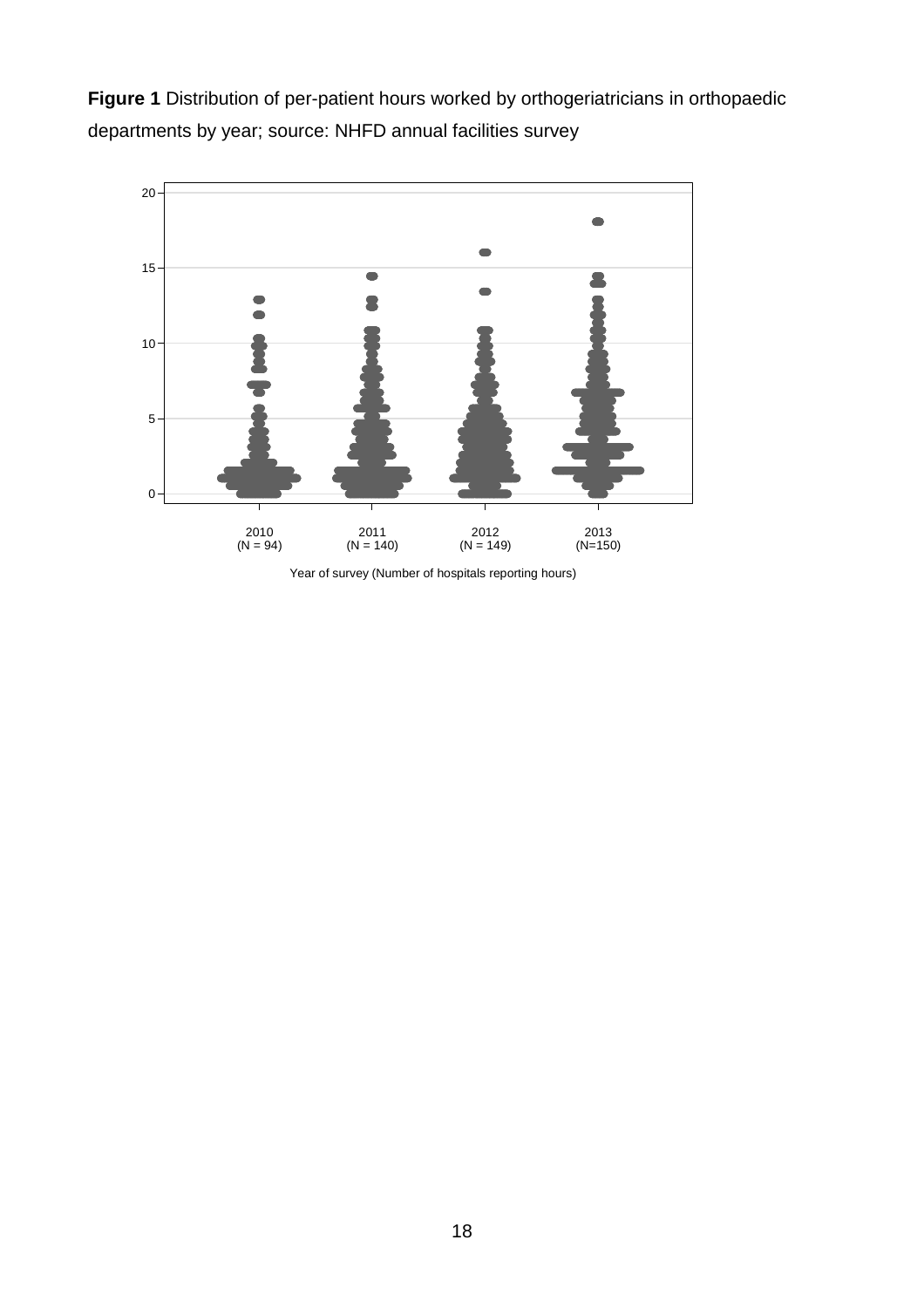**Figure 2** Association between average per-patient hours worked by orthogeriatricians in orthopaedic departments and annual 30-day mortality



# **SUPPLEMENTARY DATA**

# **Appendix 1 Description and validation of measure of orthogeriatrician involvement**

# *1) Orthogeriatrician hours reported in the NHFD facilities survey*

The main measure used in the analysis, orthogeriatrician hours worked in orthopaedic departments per patient admitted with hip fracture, was calculated using two data sources: 1) weekly hours reported for consultant & middle grade orthogeriatricians in the NHFD Facilities Survey; and 2) annual number of patients admitted with hip fracture calculated from Hospital Episode Statistics (HES).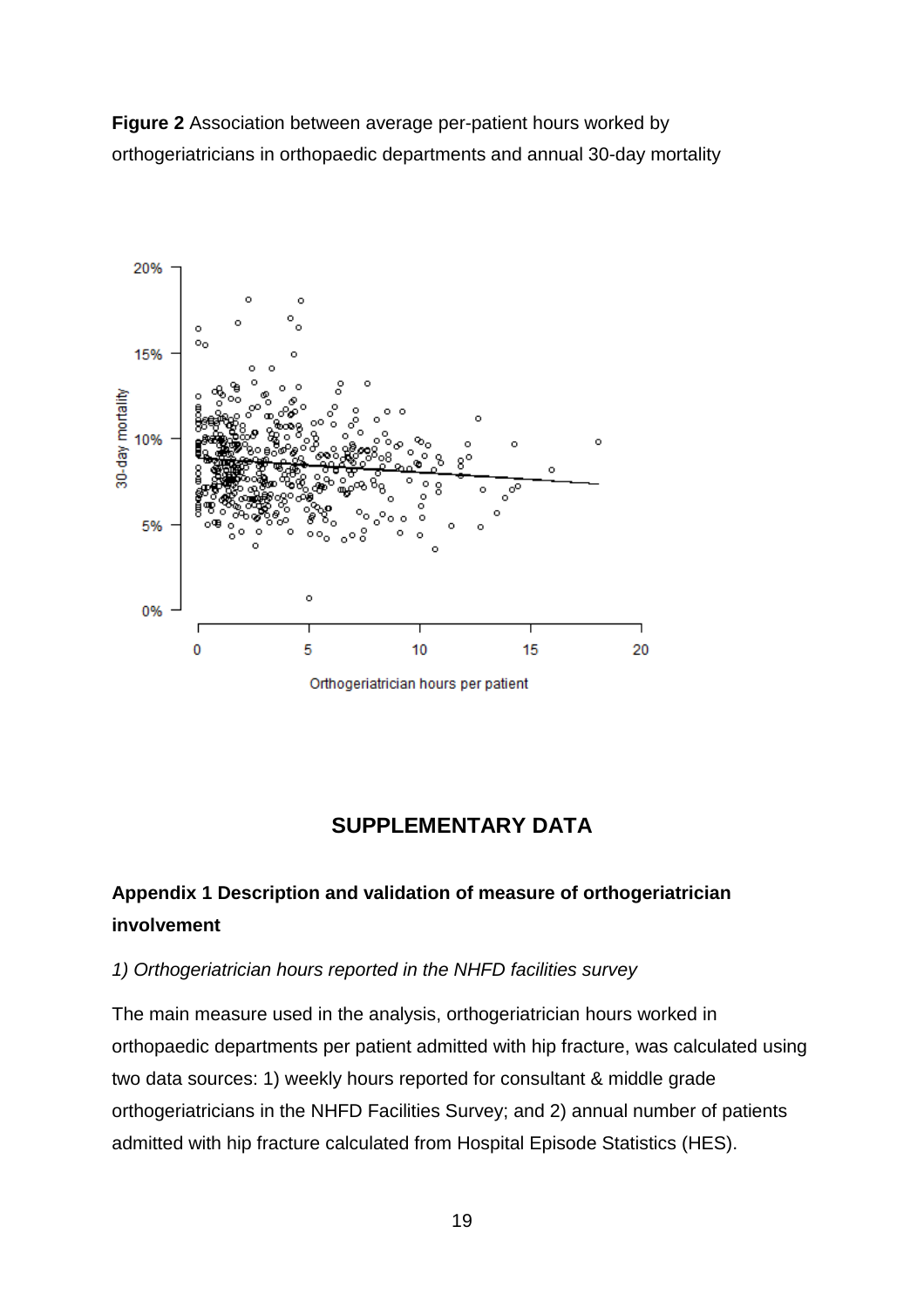The numerator, weekly hours, was multiplied by 52 and divided by the annual number of patients. The results were robust to denominators calculated from alternative data sources: the NHFD Clinical Audit; and the estimated annual number of hip fracture cases reported in the Facilities Survey. Total weekly hours (numerator) was positively correlated with the annual number of patients admitted with hip fracture (denominator), but the standardised exposure variable (hours per patient) was not.

# *2) Assessment by an orthogeriatrician documented in NHFD clinical audit*

The NHFD is a web-based clinical audit of the process and outcomes of care; using prospectively collected data for all patients presenting with hip fracture in the country. Data on the date and time of assessment by an orthogeriatrician are entered by nurses and audit staff to identify whether individual patient's care meets the criteria for additional Best Practice Tariff. In each hospital, data were aggregated to calculate the annual percentage of patients seen by an orthogeriatrician within 72 hours.

Data fields on the timing of geriatrician assessment and grade of geriatrician were used (Table A1). Patients seen by a geriatrician (consultant, SAS or ST3+ grade) within 72 hours of hospital admission were counted in the numerator. As well as these patients, those not seen by a geriatrician, or seen after 72 hours, were counted in the denominator. Hospital annual rates were set to missing if fewer than 65% of patients within the NHFD had complete data on their time of assessment.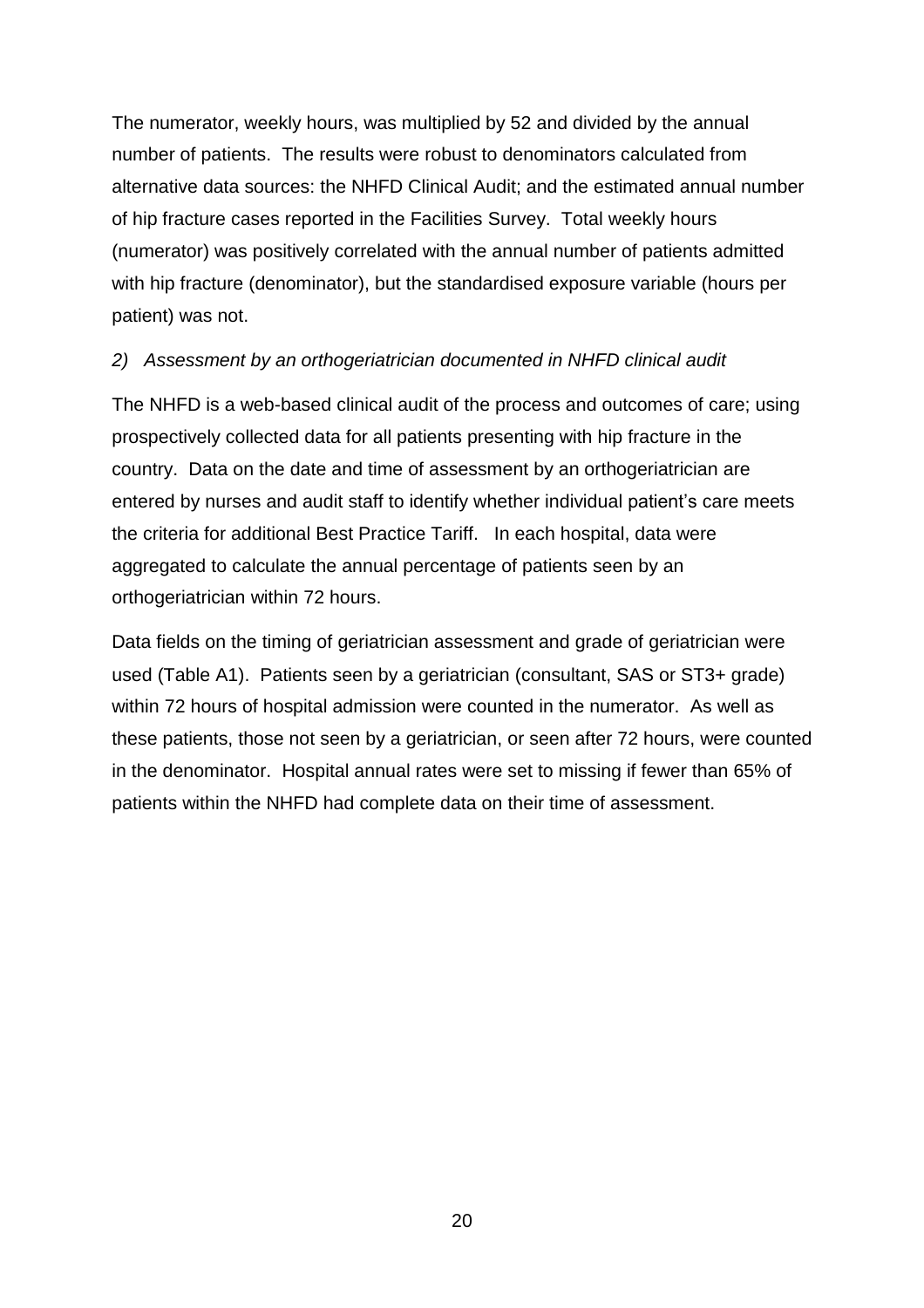| <b>Table A1</b> Description of NHFD sources used to measure orthogeriatrician |  |
|-------------------------------------------------------------------------------|--|
| involvement                                                                   |  |

| Data source                                | <b>Field name</b>                               | <b>Description/Notes</b>                                                                                    | <b>Response</b><br>format                                         |
|--------------------------------------------|-------------------------------------------------|-------------------------------------------------------------------------------------------------------------|-------------------------------------------------------------------|
| <b>NHFD</b><br><b>Facilities</b><br>Survey | noofgeriatriconsulthour<br>S                    | Number of hours per<br>week worked by<br>orthogeriatric<br>consultants in the<br>orthopaedic department     | Free text                                                         |
| <b>NHFD</b><br><b>Facilities</b><br>Survey | noofgeriatricmghours                            | Number of hours per<br>week orthogeriatric<br>middle grade doctors<br>work in the orthopaedic<br>department | Free text                                                         |
| <b>NHFD Clinical</b><br>Audit              | 4.09 Date & time<br>assessed by<br>geriatrician | <b>Required for BPT</b>                                                                                     | dd/mm/yy<br>hh:mm                                                 |
| <b>NHFD Clinical</b><br>Audit              | 4.10 Geriatrician grade                         | <b>Required for BPT</b>                                                                                     | 1. Consultant<br>2. SAS<br>$3. ST3+$<br>4. Not seen<br>5. Unknown |

# *3) Description of missing data*

Missing values of geriatrician hours arose where hospitals did not complete the Facilities Survey. Table A2 shows the number and percentage of hospitals with missing data, which fell from 56 (37.3%) to 10 (6.7%) between 2010 and 2011, and to zero by 2013. The probability of a hospital missing hours data was uncorrelated with hospital-level characteristics including: number of patients admitted with hip fracture; % female, % over 90 years of age; % with comorbidities; and 30-day mortality.

Missing values of annual percentages assessed by geriatricians occurred when the data field for time of assessment was poorly completed (<65% complete), or in a few cases where hospitals were not submitting data to the NHFD. The number (%) of hospitals with missing values fell from 42 (28.0%) to 11 (7.3%) between 2010 and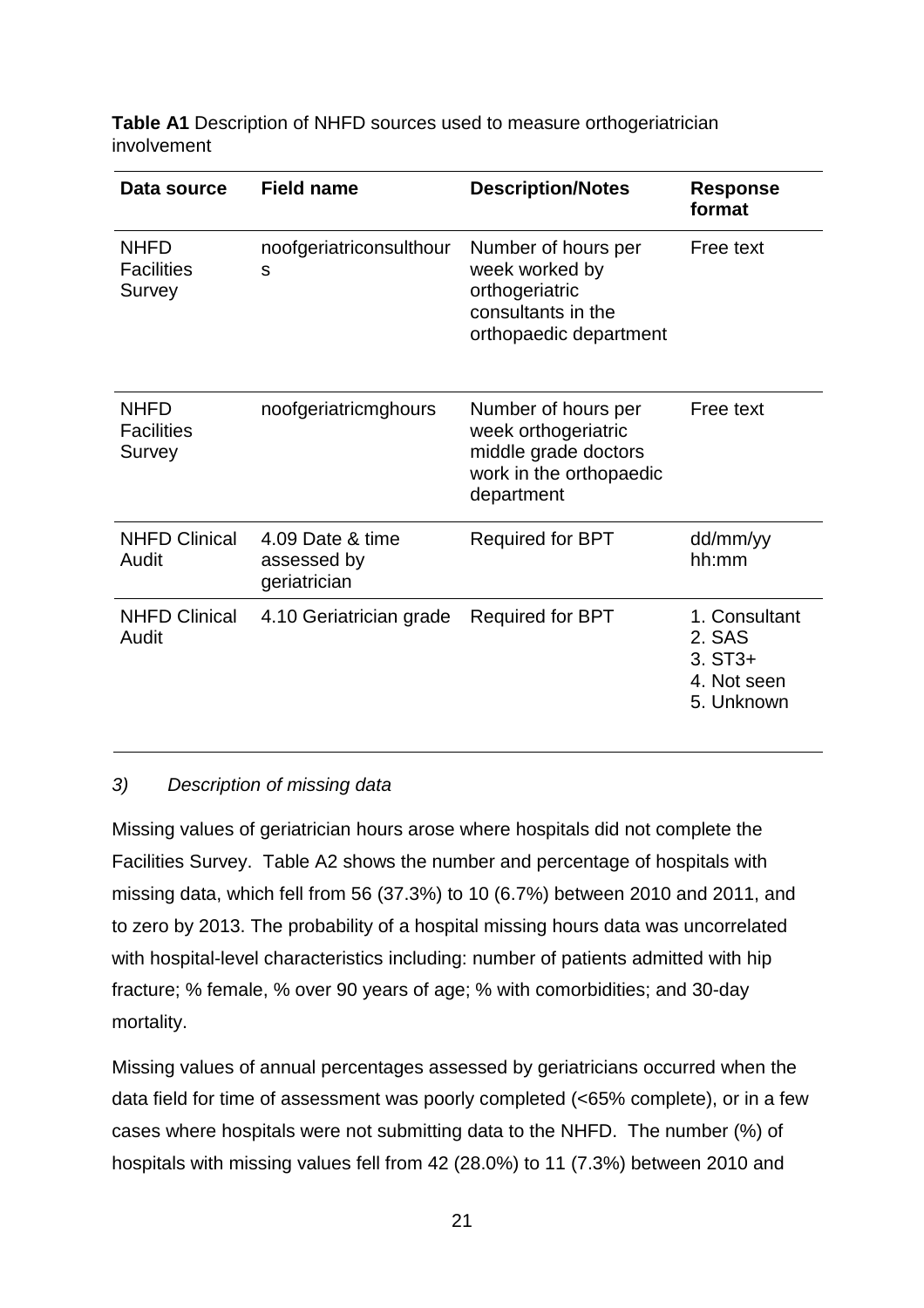2011, and to zero by 2013. Rates of missing values were slightly higher in hospitals treating fewer patients with hip fracture (based on HES data).

**Table A2** Rates of missing data for two measures of orthogeriatrician involvement, annual number (%) out of 150 hospitals

|      | Orthogeriatrician hours per patient<br>reported in annual facilities survey |            | Annual % of patients assessed within<br>72 hours calculated from clinical audit<br>data |            |  |
|------|-----------------------------------------------------------------------------|------------|-----------------------------------------------------------------------------------------|------------|--|
| Year | Complete                                                                    | Missing    | Complete                                                                                | Missing    |  |
| 2010 | 94 (62.7%)                                                                  | 56 (37.3%) | 108 (72.0%)                                                                             | 42 (28.0%) |  |
| 2011 | 140 (93.3%)                                                                 | 10(6.7%)   | 139 (92.7%)                                                                             | 11(7.3%)   |  |
| 2012 | 149 (99.3%)                                                                 | 1(0.7%)    | 144 (96.0%)                                                                             | $6(4.0\%)$ |  |
| 2013 | 150 (100.0%)                                                                | $0(0.0\%)$ | 150 (100.0%)                                                                            | $0(0.0\%)$ |  |

# *4) Correlation between alternative measures of orthogeriatrician involvement*

We calculated Spearman's rank correlation coefficients to examine associations between pairs of measures of orthogeriatrician involvement, plus their assocaitions with hospital annual rates of prompt surgery (day of, or day after, admission to hospital). Annual hospital-level indicators were calculated directly from hospital-level data collected via the NHFD Facilities Survey, or from aggregated patient-level data from the NHFD Clinical Audit or Hospital Episode Statistics.

The main intervention measure of orthogeriatrician hours per patient was strongly correlated with other measures, including: the annual % of patients assessed by a geriatirican within 72 hours; the number of ward rounds per week (NHFD Facilities Survey), the annual mean number of days on which patients were assessed by a geriatrician each week (NHFD Clinical Audit).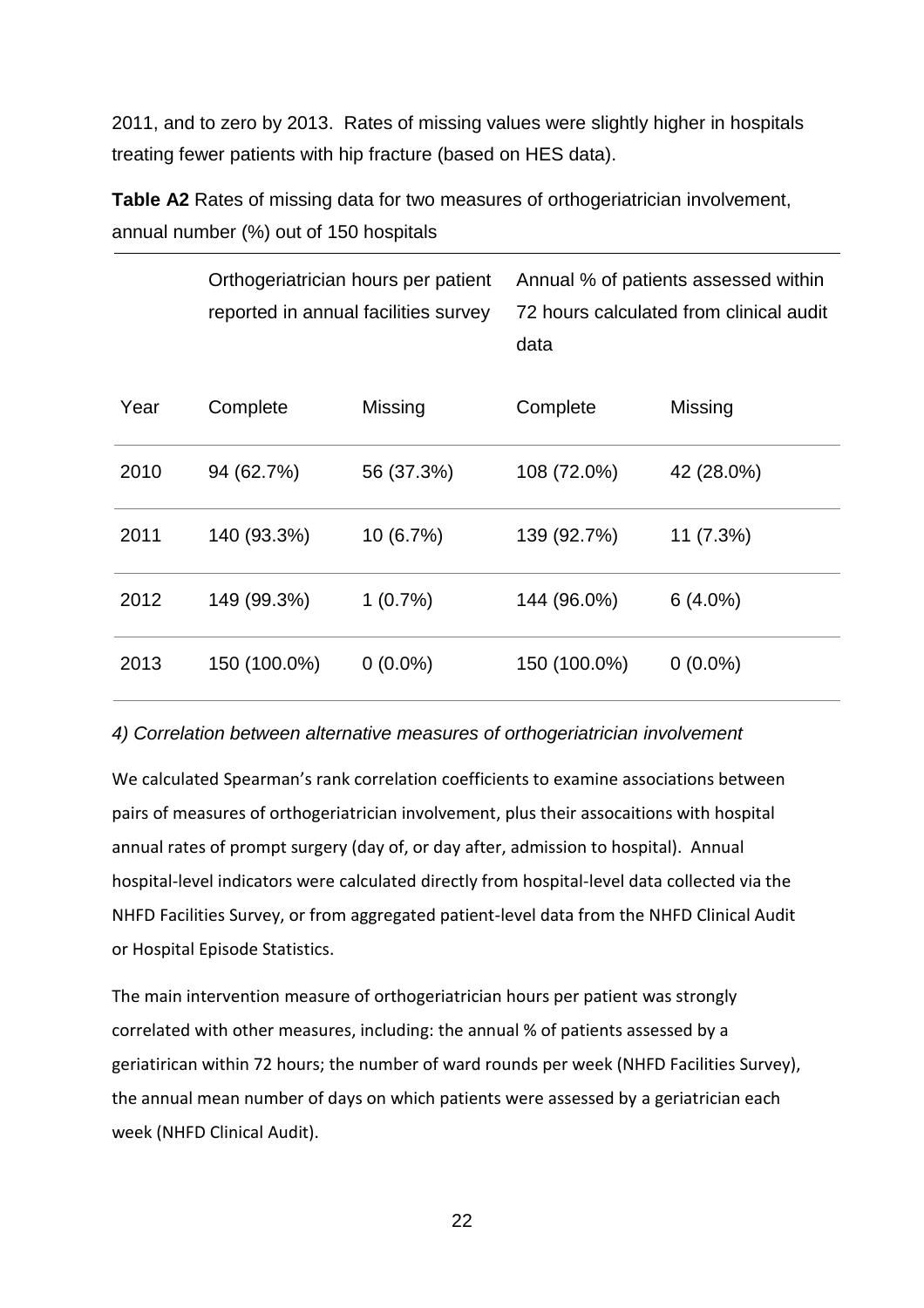|                                   | a) Hours per | b) Annual rate of | c) Number of ward | d) Annual mean  | e) Annual %   |
|-----------------------------------|--------------|-------------------|-------------------|-----------------|---------------|
|                                   | patient      | assessment within | rounds per week   | number of       | having prompt |
|                                   |              | 72 hours          |                   | assessment days | surgery       |
|                                   |              |                   |                   | per week        |               |
| a) Hours per patient              | 1.00         |                   |                   |                 |               |
| b) Annual rate of assessment      | $0.51***$    | 1.00              |                   |                 |               |
| within 72 hours                   |              |                   |                   |                 |               |
| c) Number of ward rounds per      | $0.45***$    | $0.45***$         | 1.00              |                 |               |
| week                              |              |                   |                   |                 |               |
| c) Annual mean number of          | $0.28***$    | $0.61***$         | $0.45***$         | 1.00            |               |
| assessment days per week          |              |                   |                   |                 |               |
| e) Annual % having prompt surgery | $0.24***$    | $0.38***$         | $0.15*$           | $0.17**$        | 1.00          |

# **Table A3** Spearman's rank correlation coefficients for associations between pairs of indicators

\*\*\* p value <0.001 \*\* p value <0.01 \*p value <0.05

Sources of data: a) NHFD Facilities Survey; b) NHFD Clinical Audit; c) NHFD Facillities Survey; d) NHFD Clinical Audit; e) Hospital Episode Statistics.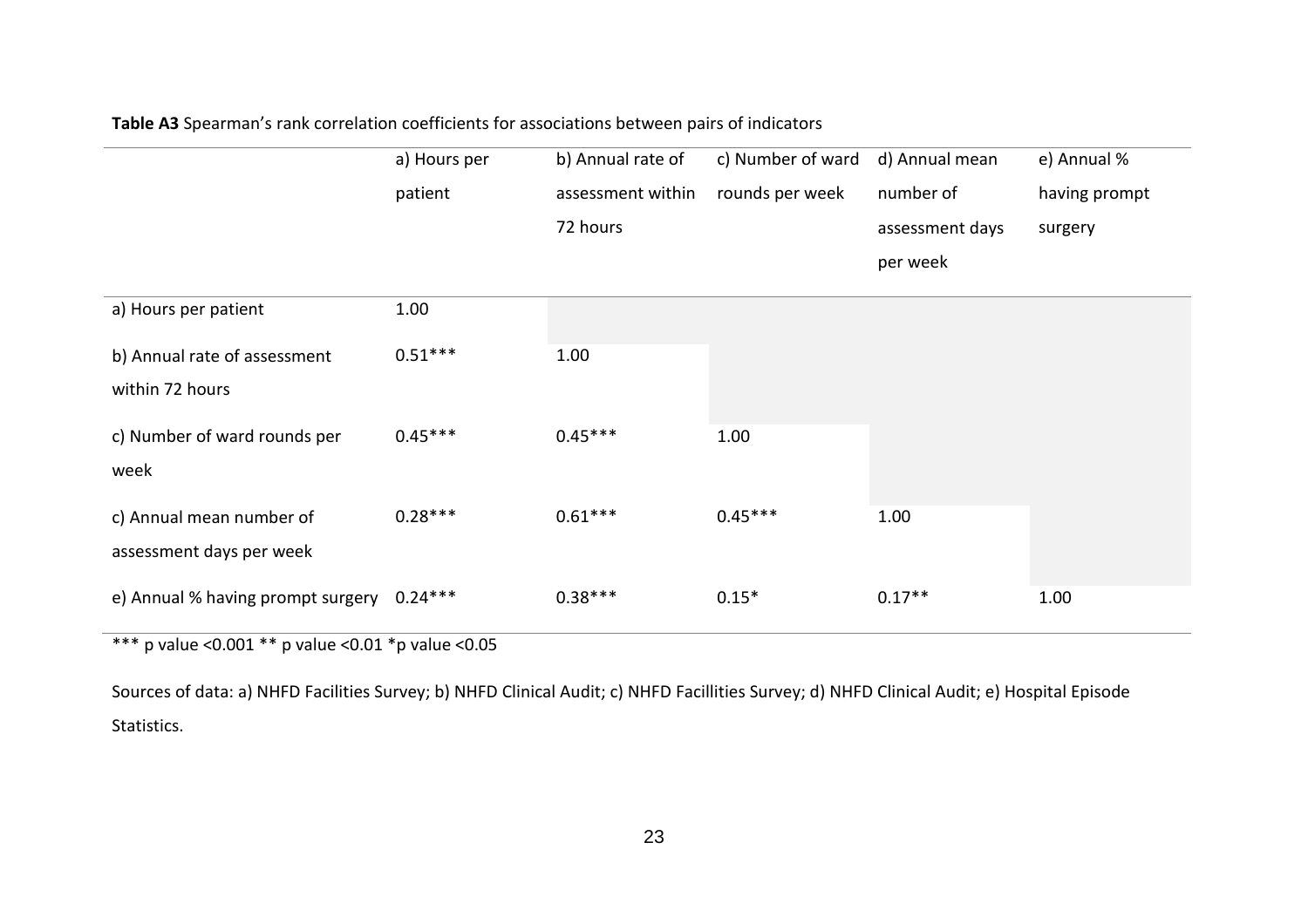# **Appendix 2 Results from different models**

In the main paper, we have presented results from conditional Poisson models with mortality (number of deaths per group divided by number of patients per group) as the outcome variable and the average number of orthogeriatrician hours per patient. As described in full in the methods section of the main paper, we included year as a categorical explanatory variable to adjust for time trends; patients' age group, sex and number of comorbidities as potential confounders; and treated hospital as a fixed effect, which is equivalent to including dummy variables for each individual hospital (omitting 1 as a reference).

Table A4 shows the full set of estimated rate ratios from different models including fixed effects and random effects models. The associations of each of the two exposures to mortality were small but statistically significant across all of the models. With orthogeriatrician hours per patient, the estimated association was slightly smaller but more precise for the random effects vs the fixed effects model but each of the estimates lies within the confidence interval of the other estimate. With annual rates of assessment by an orthogeriatrician, the estimated association is unchanged and again slightly more precise for the random effects model.

Table A5 shows results from models exploring the relationships between orthogeriatrician hours, prompt surgery, and 30-day mortality. Table A6 shows results from models with the annual % assessed by a geriatrician within 72 hours as the main intervention variable.

# *1) Models with interactions*

We estimated models including interaction terms to test for differences in mortality time trends by age and sex, and interaction terms to test for differences in the association between orthogeriatrician involvement and mortality by age and sex. There was no evidence that any individual interaction was significant (based on Wald tests), and no evidence that models including interaction terms fitted the data better (based on likelihood ratio tests).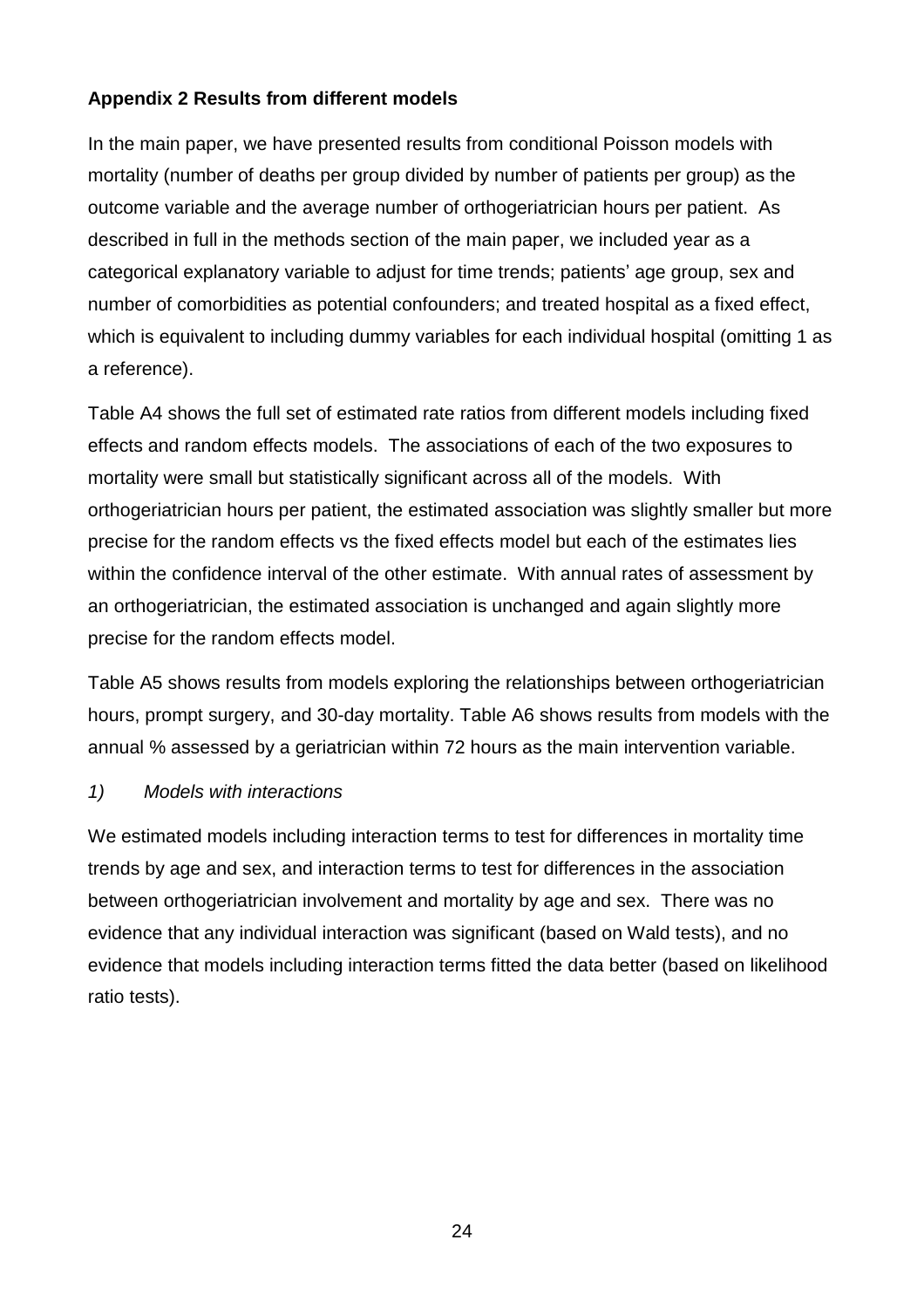Table A4 Estimated rate ratios (SEs) from five Poisson regression models with 30-day mortality as the outcome: 1) without adjustment for hospital; 2) hospitals treated as fixed effects; 3) hospitals treated as fixed effects and adjustment for other variables but not comorbidity; 4) hospitals treated as fixed effects and adjustment for other variables including comorbidity (MAIN MODEL); and 5) hospitals treated as random effects and adjustment for other variables

|                                                                | 1            | $\overline{2}$ | 3              | 4             | 5             |
|----------------------------------------------------------------|--------------|----------------|----------------|---------------|---------------|
| Orthogeriatrician hours<br>(per 2.5-hour increase per patient) | 0.976(0.006) | 0.954(0.012)   | 0.972(0.013)   | 0.966(0.013)  | 0.973(0.009)  |
| Year (reference = $2010/11$ )                                  |              |                |                |               |               |
| 2011/12                                                        |              | $\blacksquare$ | 0.957(0.025)   | 0.940(0.025)  | 0.934(0.024)  |
| 2012/13                                                        |              |                | 0.969(0.026)   | 0.934(0.025)  | 0.928(0.024)  |
| 2013/14                                                        |              |                | 0.888(0.025)   | 0.837(0.023)  | 0.831(0.022)  |
| Female (reference = male)                                      |              |                | 0.541(0.009)   | 0.614(0.011)  | 0.614(0.011)  |
| Age group (ref $= 60-69$ years)                                |              |                |                |               |               |
| 70-79 years                                                    |              | $\blacksquare$ | 1.645(0.081)   | 1.415(0.005)  | 1.416 (0.070) |
| 80-89 years                                                    |              |                | 2.774(0.127)   | 2.270 (0.104) | 2.267(0.104)  |
| 90 years and older                                             |              |                | 4.870 (0.226)  | 3.986 (0.185) | 3.976 (0.184) |
| Number of comorbidities (ref = none)                           |              |                |                |               |               |
| 1 comorbidity                                                  |              | $\blacksquare$ | $\blacksquare$ | 2.150 (0.060) | 2.156 (0.061) |
| 2 or more comorbidities                                        |              |                |                | 4.000 (0.105) | 3.998 (0.105) |

Table A5 Estimated rate ratios (SEs) from Poisson regression models exploring relationship between orthogeriatrician hours, prompt surgery and 30-day mortality: a) Prompt surgery as an outcome; b) 30-day mortality as an outcome and prompt surgery as a binary explanatory variable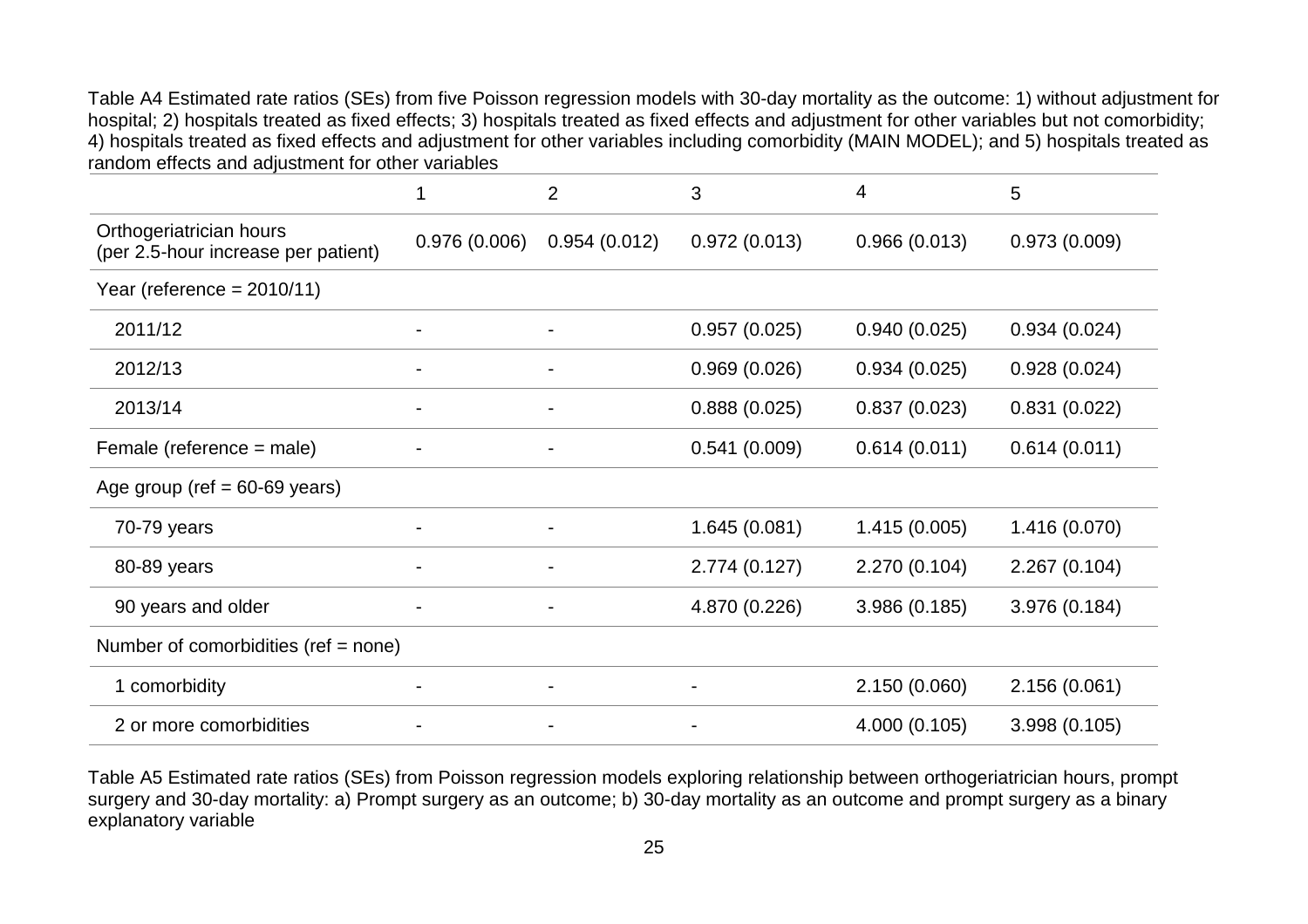|                                                                | Outcome variable  |                     |  |
|----------------------------------------------------------------|-------------------|---------------------|--|
|                                                                | a) Prompt surgery | b) 30-day mortality |  |
| Orthogeriatrician hours<br>(per 2.5-hour increase per patient) | 1.013(0.007)      | 0.970(0.014)        |  |
| Prompt surgery (reference $=$ no)                              | N/A               | 0.871(0.018)        |  |
| Year (reference = $2010/11$ )                                  |                   |                     |  |
| 2011/12                                                        | 1.056 (0.014)     | 0.954(0.028)        |  |
| 2012/13                                                        | 1.110(0.015)      | 0.968(0.029)        |  |
| 2013/14                                                        | 1.127(0.016)      | 0.871(0.028)        |  |
| Female (reference = male)                                      | 1.062(0.010)      | 0.613(0.011)        |  |
| Age group (ref $= 60-69$ years)                                |                   |                     |  |
| $70-79$ years                                                  | 0.990(0.016)      | 1.449 (0.086)       |  |
| 80-89 years                                                    | 1.009(0.015)      | 2.516 (0.139)       |  |
| 90 years and older                                             | 1.026(0.017)      | 4.648 (0.259)       |  |
| Number of comorbidities (ref = none)                           |                   |                     |  |
| 1 comorbidity                                                  | 0.974(0.010)      | 2.171 (0.067)       |  |
| 2 or more comorbidities                                        | 0.901(0.010)      | 3.886 (0.114)       |  |

Table A6 Estimated rate ratios (SEs) from five Poisson regression models with 30-day mortality as the outcome: 1) without adjustment for hospital; 2) hospitals treated as fixed effects; 3) hospitals treated as fixed effects and adjustment for other variables but not comorbidity; 4) hospitals treated as fixed effects and adjustment for other variables including comorbidity (MAIN MODEL); and 5) hospitals treated as random effects and adjustment for other variables

|  | $1 \hspace{1.5cm} 2 \hspace{1.5cm} 3 \hspace{1.5cm} 4 \hspace{1.5cm} 5$ |  |
|--|-------------------------------------------------------------------------|--|
|  |                                                                         |  |